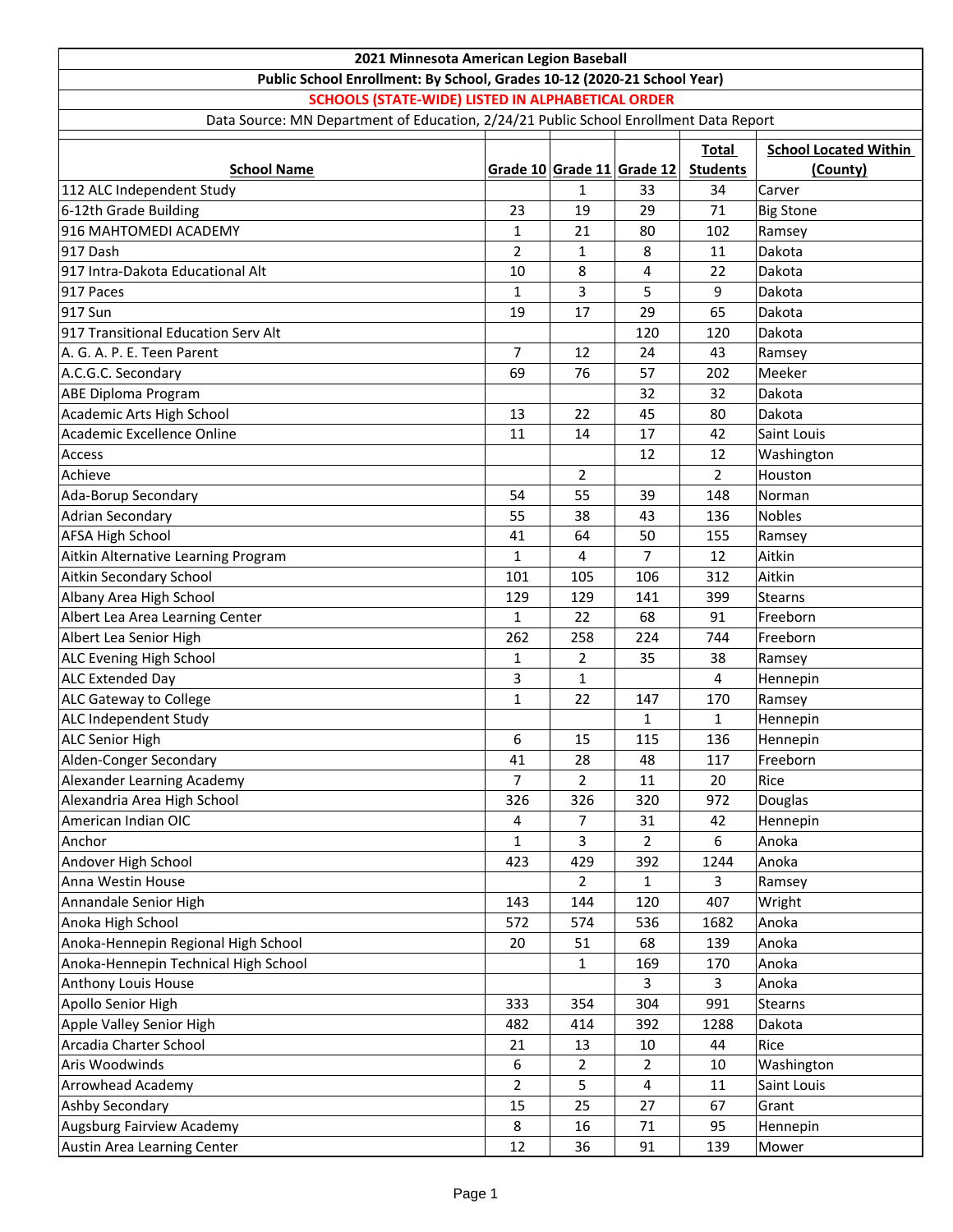| Austin Senior High                               | 334            | 312 | 296            | 942            | Mower             |
|--------------------------------------------------|----------------|-----|----------------|----------------|-------------------|
| <b>Avalon School</b>                             | 38             | 49  | 50             | 137            | Ramsey            |
| <b>Badger Secondary</b>                          | 19             | 21  | 24             | 64             | Roseau            |
| <b>Bagley ALP</b>                                |                |     | $\overline{2}$ | $\overline{2}$ | Clearwater        |
| <b>Bagley Secondary</b>                          | 71             | 61  | 61             | 193            | Clearwater        |
| <b>Banaadir Secondary</b>                        | 17             | 11  |                | 28             | Hennepin          |
| <b>Barnesville Secondary</b>                     | 68             | 53  | 68             | 189            | Clay              |
| <b>Barnum Secondary</b>                          | 64             | 60  | 52             | 176            | Carlton           |
| <b>Battle Lake Secondary</b>                     | 32             | 37  | 36             | 105            | <b>Otter Tail</b> |
| <b>Beacon ALP</b>                                | 4              | 30  | 88             | 122            | Hennepin          |
| BECKER ALTERNATIVE LEARNING PROGRAM              |                | 7   | 19             | 26             | Sherburne         |
| Becker Senior High                               | 222            | 200 | 220            | 642            | Sherburne         |
| Belgrade-Brooten-Elrosa Sec.                     | 54             | 53  | 48             | 155            | <b>Stearns</b>    |
| <b>Belle Plaine Senior High</b>                  | 113            | 123 | 129            | 365            | Scott             |
| Belle Plaine Transitions/Work Experience Program |                |     | 9              | 9              | Scott             |
| BEMIDJI AREA LEARNING CENTER                     | 5              | 17  | 30             | 52             | Beltrami          |
| Bemidji Senior High                              | 384            | 327 | 341            | 1052           | Beltrami          |
| Bemidji Senior Lumberjack ALC                    | 17             | 24  | 21             | 62             | Beltrami          |
| BENSON AREA LEARNING CENTER                      |                | 6   | 12             | 18             | Swift             |
| <b>Benson Secondary</b>                          | 49             | 49  | 66             | 164            | Swift             |
| Benton Stearns Education District 18-21 Program  |                |     | 17             | 17             | Benton            |
| <b>Benton-Stearns Education District</b>         | $\overline{2}$ | 4   |                | 6              | Benton            |
| Benton-Stearns Education District - ASD Program  | $\mathbf{1}$   |     | $\overline{2}$ | 3              | <b>Stearns</b>    |
| Bertha Secondary                                 | 37             | 37  | 41             | 115            | Todd              |
| <b>BES Transition Program</b>                    |                |     | 33             | 33             | Dakota            |
| Big Lake Senior High                             | 248            | 221 | 220            | 689            | Sherburne         |
| Big Stone Colony High School                     | 5              |     |                | 5              | <b>Big Stone</b>  |
| <b>Bigfork Secondary</b>                         | 24             | 30  | 23             | 77             | Itasca            |
| <b>Blackduck Secondary</b>                       | 55             | 50  | 44             | 149            | Beltrami          |
| <b>Blaine High School</b>                        | 754            | 791 | 654            | 2199           | Anoka             |
| <b>Blooming Prairie Secondary</b>                | 61             | 58  | 61             | 180            | Steele            |
| <b>Bloomington Transition Center</b>             |                |     | 30             | 30             | Hennepin          |
| <b>Blue Earth Area Secondary</b>                 | 84             | 86  | 84             | 254            | Faribault         |
| <b>BlueSky Charter School</b>                    | 81             | 135 | 235            | 451            | Hennepin          |
| <b>BOLD Senior High School</b>                   | 59             | 51  | 50             | 160            | Renville          |
| Braham Area Secondary                            | 60             | 48  | 52             | 160            | Isanti            |
| <b>Brainerd Senior High</b>                      | 496            | 474 | 463            | 1433           | Crow Wing         |
| <b>Branch Out Transitional Services</b>          |                |     | 29             | 29             | Dakota            |
| Brandon-Evansville High School                   | 38             | 34  | 29             | 101            | Douglas           |
| Breckenridge Senior High                         | 69             | 50  | 53             | 172            | Wilkin            |
| <b>Bridge Transition Program</b>                 |                |     | 29             | 29             | Washington        |
| <b>Bridge View Special Education</b>             | 13             | 12  | 11             | 36             | Ramsey            |
| <b>Bridges</b>                                   |                |     | 76             | 76             | Anoka             |
| <b>Brittany's Place</b>                          |                |     | 1              | $\mathbf{1}$   | Ramsey            |
| Brooklyn Center Early College Academy            | 6              | 8   | 49             | 63             | Hennepin          |
| Brooklyn Center High School                      | 116            | 154 | 109            | 379            | Hennepin          |
| Brookside Academy                                |                | 3   | 5              | 8              | Isanti            |
| <b>Browerville Secondary</b>                     | 46             | 38  | 40             | 124            | Todd              |
| <b>Buffalo Lake-Hector Secondary</b>             | 39             | 42  | 35             | 116            | Renville          |
| <b>Buffalo Senior High</b>                       | 477            | 441 | 447            | 1365           | Wright            |
| <b>Burnsville Alternative High School</b>        | 4              | 32  | 158            | 194            | Dakota            |
| <b>Burnsville High School</b>                    | 627            | 563 | 574            | 1764           | Dakota            |
| <b>Butterfield Secondary</b>                     | 19             | 14  | 6              | 39             | Watonwan          |
| Byron Senior High School                         | 157            | 188 | 153            | 498            | Olmsted           |
| C.O.M.P.A.S.S.                                   |                |     | 28             | 28             | Sherburne         |
|                                                  |                |     |                |                |                   |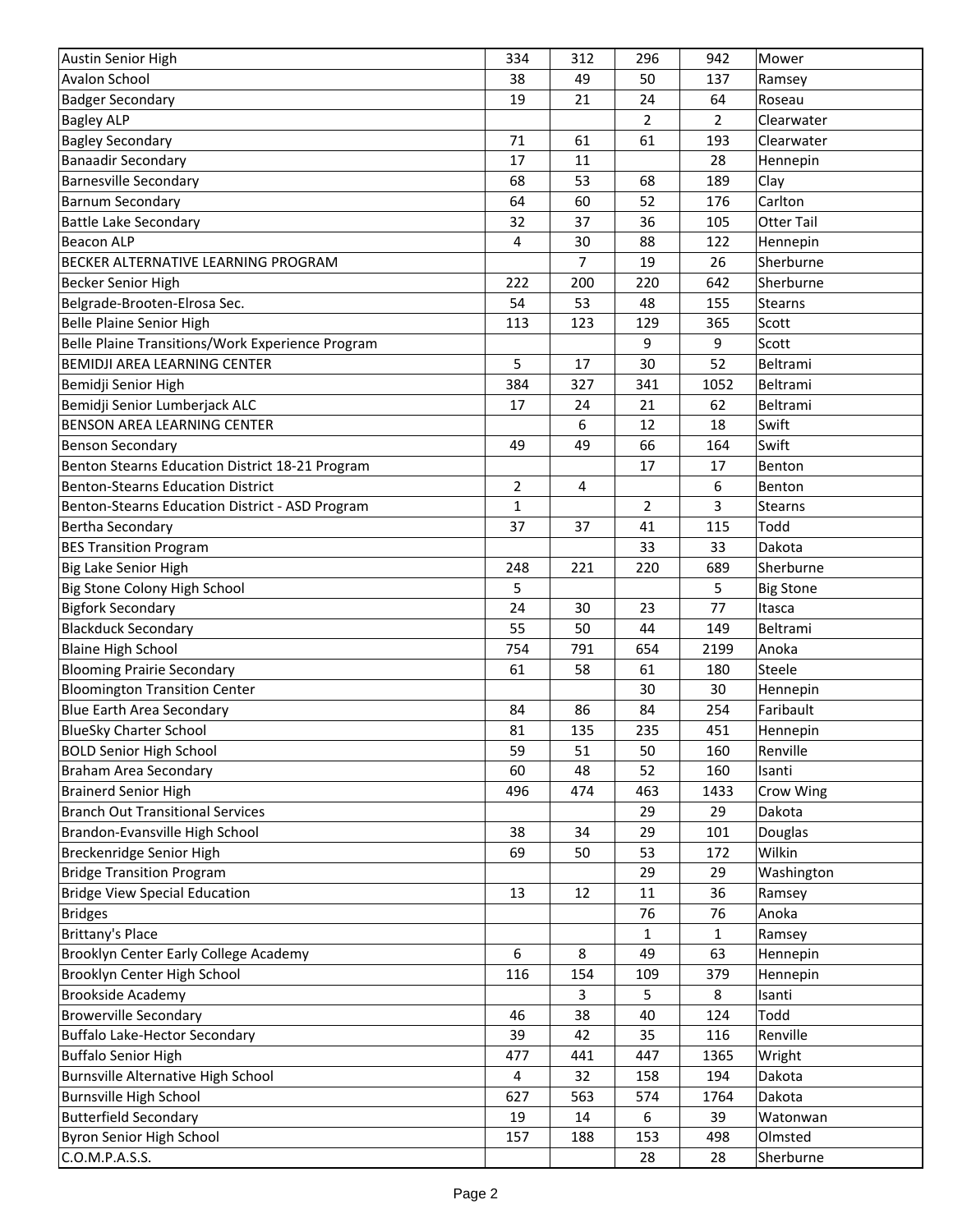| <b>CAAEP Extended Day Program</b>               |                |                | $\overline{2}$ | $\overline{2}$ | Carlton                |
|-------------------------------------------------|----------------|----------------|----------------|----------------|------------------------|
| <b>CALC Transition</b>                          |                |                | 24             | 24             | Anoka                  |
| Caledonia Senior High                           | 76             | 67             | 68             | 211            | Houston                |
| Cambia Hills                                    | 3              | 8              | $\overline{2}$ | 13             | Anoka                  |
| Cambridge-Isanti High School                    | 407            | 358            | 362            | 1127           | Isanti                 |
| Campbell-Tintah Secondary                       | 7              | 13             | 12             | 32             | Wilkin                 |
| Canby Secondary                                 | 41             | 54             | 34             | 129            | <b>Yellow Medicine</b> |
| Cannon Falls Secondary                          | 93             | 101            | 101            | 295            | Goodhue                |
| <b>CARDS Program</b>                            |                |                | 3              | 3              | Mower                  |
| Care & Treatment JDC/Von Wald                   |                | 3              | $\overline{2}$ | 5              | Olmsted                |
| Career and Life Transition Program - Shoreview  |                |                | 23             | 23             | Ramsey                 |
| Career and Life Transition Program - Twin Lakes |                |                | 36             | 36             | Ramsey                 |
| Career Pathways                                 | 9              | 26             | 48             | 83             | Ramsey                 |
| Carlton Secondary                               | 26             | 30             | 34             | 90             | Carlton                |
| Cass Lake-Bena Area Lrng. Cntr.                 | 15             | 20             | 32             | 67             | Cass                   |
| Cass Lake-Bena Secondary                        | 70             | 73             | 37             | 180            | Cass                   |
| <b>Cedar Mountain Secondary</b>                 | 45             | 38             | 41             | 124            | Redwood                |
| Centennial Area Learning Center                 | $\overline{7}$ | $\overline{7}$ | 30             | 44             | Anoka                  |
| Centennial High School                          | 488            | 513            | 497            | 1498           | Anoka                  |
| Center School                                   | 3              | 7              | 25             | 35             | Hennepin               |
| Central Freedom School                          | $\mathbf{1}$   | 1              | 3              | 5              | <b>Blue Earth</b>      |
| Central High Area Learning Center               | 5              | 25             | 54             | 84             | <b>Blue Earth</b>      |
| Central MN Area Learn Cntr - Foley              |                |                | 4              | 4              | Benton                 |
| Central MN. ALC - Sauk Rapids                   |                | 1              | 3              | 4              | Benton                 |
| Central Senior High                             | 90             | 75             | 95             | 260            | Carver                 |
| Central Senior High                             | 524            | 512            | 401            | 1437           |                        |
|                                                 |                |                |                |                | Ramsey<br>Olmsted      |
| Century Senior High                             | 378            | 371            | 430            | 1179           |                        |
| Champlin Park High School                       | 771<br>329     | 752<br>424     | 667<br>376     | 2190<br>1129   | Hennepin               |
| Chanhassen High School                          |                |                |                |                | Carver                 |
| Chaska High School                              | 408            | 374            | 390            | 1172           | Carver<br>Olmsted      |
| Chatfield Secondary                             | 81             | 57             | 57             | 195            |                        |
| <b>Cherry Secondary</b>                         | 44             | 47             | 37             | 128            | Saint Louis            |
| <b>Chester Creek Academy</b>                    | 4              | 4              | 4              | 12             | Saint Louis            |
| Chisago County Schools' Life Work Center        |                |                | 28             | 28             | Chisago                |
| Chisago Lakes Senior High                       | 262            | 279            | 272            | 813            | Chisago                |
| Chisholm Secondary                              | 54             | 48             | 50             | 152            | Saint Louis            |
| Choice Alternative High School                  |                | 1              | 133            | 134            | Hennepin               |
| <b>CHOICE Technical Academy</b>                 | 8              | 15             | 12             | 35             | Steele                 |
| Chokio-Alberta Secondary                        | 9              | 29             | 11             | 49             | Stevens                |
| City Academy                                    | $\overline{2}$ | 16             | 105            | 123            | Ramsey                 |
| Clay County Outreach Center                     |                | 2              |                | $\overline{2}$ | Clay                   |
| Clearbrook-Gonvick Secondary                    | 36             | 41             | 33             | 110            | Clearwater             |
| <b>Cleveland Secondary</b>                      | 44             | 44             | 33             | 121            | Lesueur                |
| Climax Secondary                                | 15             | 13             | 20             | 48             | Polk                   |
| CLOQUET AREA ALT. ED. PROGRAMS                  | 9              | 20             | 45             | 74             | Carlton                |
| Cloquet Senior                                  | 192            | 175            | 173            | 540            | Carlton                |
| Columbia Heights Senior High                    | 289            | 272            | 187            | 748            | Anoka                  |
| Columbia Heights Transition Program             |                |                | 9              | 9              | Anoka                  |
| Comfrey Secondary                               | 11             | 23             | 10             | 44             | Brown                  |
| Community of Peace Academy High School          | 61             | 64             | 56             | 181            | Ramsey                 |
| Community School of Excellence High School      | 41             |                |                | 41             | Ramsey                 |
| Como Park Senior High                           | 261            | 307            | 294            | 862            | Ramsey                 |
| <b>Compass Learning Center</b>                  | $\overline{7}$ | 22             | 28             | 57             | Scott                  |
| Compass On-Line                                 | $\mathbf{1}$   | $\overline{2}$ | 6              | 9              | Anoka                  |
| Cook County Senior High                         | 43             | 32             | 47             | 122            | Cook                   |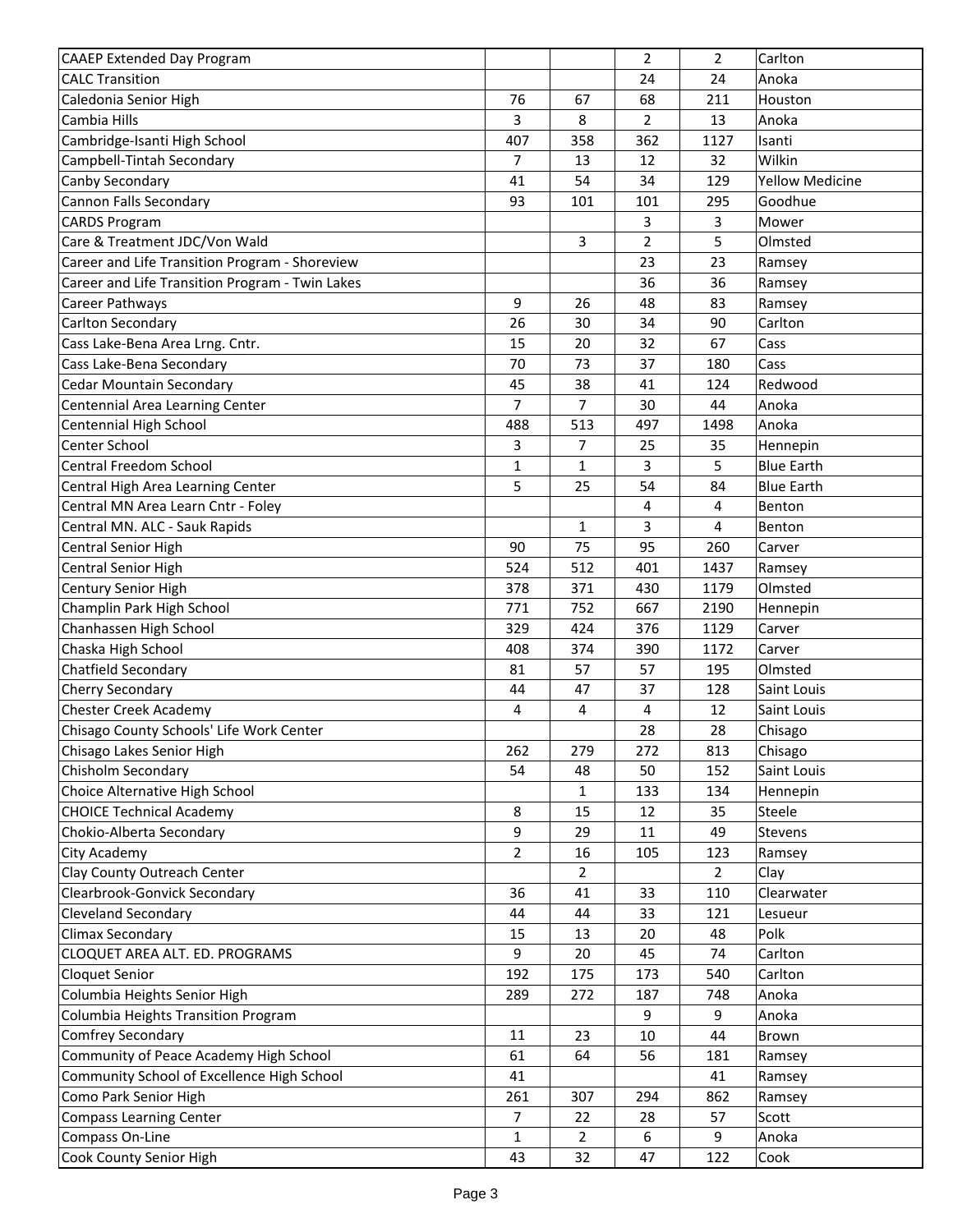| Coon Rapids High School                               | 588            | 566            | 536            | 1690         | Anoka                  |
|-------------------------------------------------------|----------------|----------------|----------------|--------------|------------------------|
| Cornerstone                                           |                | 2              | 7              | 9            | Mcleod                 |
| <b>CORNERSTONES PROGRAM</b>                           | 4              | 3              | $\overline{2}$ | 9            | Wright                 |
| <b>Creative Arts Secondary School</b>                 | 48             | 37             | 43             | 128          | Ramsey                 |
| <b>Credit Recovery</b>                                |                | 7              | $\overline{7}$ | 14           | Mille Lacs             |
| Cromwell-Wright Secondary                             | 27             | 21             | 17             | 65           | Carlton                |
| <b>Crookston Secondary</b>                            | 102            | 90             | 77             | 269          | Polk                   |
| Crosby-Ironton Secondary                              | 73             | 73             | 79             | 225          | Crow Wing              |
| Crosslake Community High School                       | 37             | 39             | 66             | 142          | Crow Wing              |
| Crossroads Area Learning Center                       | 4              | 10             | 19             | 33           | Pine                   |
| <b>Crossroads School</b>                              | $\mathbf{1}$   | 1              | $\overline{2}$ | 4            | Anoka                  |
| CROW RIVER AREA LEARNING CENTER                       |                | $\overline{2}$ | $\overline{2}$ | 4            | Mcleod                 |
| Customized Alternative Solutions for Education (CASE) | $\overline{2}$ |                | $\overline{2}$ | 4            | Dakota                 |
| <b>CVSEC STEP</b>                                     |                |                | 35             | 35           | Rice                   |
| <b>Cyber Village Academy</b>                          | 31             | 29             | 26             | 86           | Ramsey                 |
| Dakota County Area Learning School - South            | 6              |                |                | 6            | Dakota                 |
| Dakota Cty. ALC                                       |                | 33             | 236            | 269          | Dakota                 |
| Dakota Prairie Area Learning Center                   |                |                | 4              | 4            | Dakota                 |
| Dakota Ridge School                                   | 8              | 14             | 27             | 49           | Dakota                 |
| Dassel-Cokato Alternative Ctr.                        | 7              | 38             | 47             | 92           | Wright                 |
| Dassel-Cokato Senior High                             | 141            | 140            | 127            | 408          | Wright                 |
| Dawson-Boyd Secondary                                 | 47             | 41             | 50             | 138          | Lac qui Parle          |
| Deaf/Hard of Hearing                                  |                | 1              | $\overline{2}$ | 3            | Dakota                 |
| Deer River High School ALP                            |                | 3              | 5              | 8            | Itasca                 |
| Deer River Secondary                                  |                |                |                |              |                        |
|                                                       | 58             | 56             | 51             | 165          | Itasca                 |
| Delano High School                                    | 210            | 203            | 185            | 598          | Wright                 |
| Denfeld High School                                   | 196            | 259            | 242            | 697          | Saint Louis            |
| DETROIT LAKES AREA LEARNING CENTER                    | 9              | 16             | 27             | 52           | Becker                 |
| Detroit Lakes Senior High                             | 228            | 201            | 222            | 651          | <b>Becker</b>          |
| Dilworth-Glyndon-Felton Senior High                   | 114            | 93             | 106            | 313          | Clay                   |
| Discovery Public School Faribault                     | 12             | 8              | 16             | 36           | Rice                   |
| Distance Learning Academy 9-12                        | 431            | 373            | 357            | 1161         | Hennepin               |
| Distance Learning Indep Study                         |                |                | $\mathbf{1}$   | $\mathbf{1}$ | Anoka                  |
| <b>Distance Learning Program</b>                      | 31             | 51             | 86             | 168          | Chisago                |
| Dover-Eyota High School                               | 98             | 90             | 74             | 262          | Olmsted                |
| Downtown Campus                                       | 5              | 16             | 95             | 116          | Hennepin               |
| <b>DREAM Technical Academy</b>                        | 14             | 15             | 15             | 44           | Kandiyohi              |
| Duluth Area Learning Center                           | 77             | 30             | 100            | 207          | Saint Louis            |
| E.C.H.O. Charter School                               | 8              | 6              | $\overline{2}$ | 16           | <b>Yellow Medicine</b> |
| Eagan Senior High                                     | 572            | 464            | 525            | 1561         | Dakota                 |
| Eagle Ridge Academy Charter School                    | 60             | 50             | 46             | 156          | Hennepin               |
| <b>East Central Senior Secondary</b>                  | 51             | 39             | 47             | 137          | Pine                   |
| East Grand Forks Senior High                          | 140            | 147            | 139            | 426          | Polk                   |
| East High School                                      | 372            | 402            | 360            | 1134         | Saint Louis            |
| East Range Academy of Tech-Science                    | 35             | 47             | 72             | 154          | Saint Louis            |
| East Ridge High School                                | 487            | 468            | 465            | 1420         | Washington             |
| East View Academy                                     | 3              | 17             | 135            | 155          | Ramsey                 |
| <b>Eastview Senior High</b>                           | 629            | 586            | 493            | 1708         | Dakota                 |
| Eden Prairie Senior High                              | 734            | 732            | 696            | 2162         | Hennepin               |
| <b>Eden Valley Secondary</b>                          | 86             | 77             | 69             | 232          | Meeker                 |
| <b>Edgerton Secondary</b>                             | 23             | 28             | 39             | 90           | Pipestone              |
| Edina Senior High                                     | 692            | 666            | 659            | 2017         | Hennepin               |
| Edison Senior High                                    | 263            | 218            | 206            | 687          | Hennepin               |
| <b>EdVisions Off Campus School</b>                    | 16             | 18             | 20             | 54           | Sibley                 |
| El Colegio Charter School                             | 16             | 22             | 23             | 61           | Hennepin               |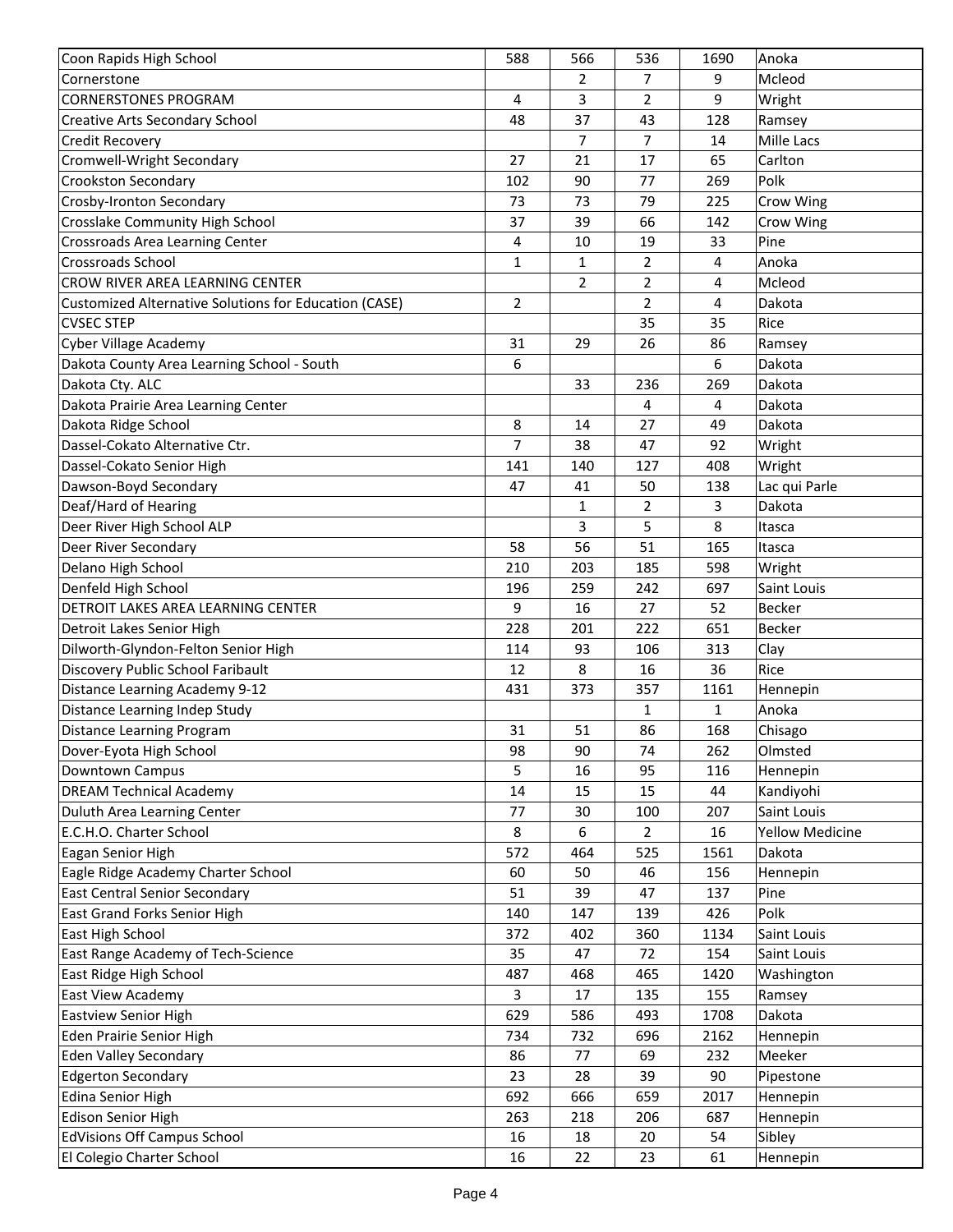| Elk River Senior High                            | 434            | 412         | 410 | 1256           | Sherburne         |
|--------------------------------------------------|----------------|-------------|-----|----------------|-------------------|
| <b>Ellsworth Secondary</b>                       | 9              | 12          | 9   | 30             | <b>Nobles</b>     |
| eMinnesota Online Academy                        |                | 1           | 1   | $\overline{2}$ | Watonwan          |
| <b>Empower Learning Center</b>                   | 8              | 10          | 6   | 24             | Pine              |
| Enrich Alden                                     |                | 1           | 1   | $\overline{2}$ | Freeborn          |
| Enrich Kingsland                                 | 2              | 3           | 2   | 7              | Fillmore          |
| <b>Enrich Program</b>                            |                | $\mathbf 1$ |     | $\mathbf{1}$   | Mower             |
| Epsilon                                          | $\overline{2}$ | 5           | 7   | 14             | Hennepin          |
| Eveleth-Gilbert Senior High                      | 76             | 55          | 62  | 193            | Saint Louis       |
| Face To Face Academy                             | 21             | 24          | 45  | 90             | Ramsey            |
| <b>FAIR Senior High</b>                          | 74             | 72          | 40  | 186            | Hennepin          |
| Fairmont Jr./Sr. High School                     | 138            | 129         | 126 | 393            | Martin            |
| Fairview                                         | 2              |             | 1   | 3              | Hennepin          |
| Fairview Adolescent Education Program            | 2              | 3           | 1   | 6              | Ramsey            |
| Fairview Alternative High School                 |                | 23          | 57  | 80             | Ramsey            |
| <b>Falcon View Connections Academy</b>           | 58             | 30          | 4   | 92             | Wabasha           |
| <b>Falls Secondary</b>                           | 71             | 80          | 70  | 221            | Koochiching       |
| Faribault Area Learning Center                   |                | 11          | 52  | 63             | Rice              |
| <b>Faribault Senior High</b>                     | 287            | 288         | 253 | 828            | Rice              |
| Farmington High School                           | 528            | 546         | 527 | 1601           | Dakota            |
| Fergus Falls Area Learning Center                | 32             | 26          | 17  | 75             | <b>Otter Tail</b> |
| Fertile-Beltrami Secondary                       | 36             | 42          | 28  | 106            | Polk              |
| Fillmore Central Alternative Learning Program    | $\overline{2}$ | 3           | 20  | 25             | Fillmore          |
| Fillmore Central Senior High                     | 38             | 30          | 28  | 96             | Fillmore          |
| <b>First City School</b>                         |                | 11          |     |                | Beltrami          |
|                                                  | 6              |             | 14  | 31             | Polk              |
| <b>Fisher Secondary</b>                          | 13             | 24          | 18  | 55             |                   |
| FIT Academy High School                          | 14             | 8           |     | 22             | Dakota            |
| <b>Floodwood Secondary</b>                       | 14             | 14          | 27  | 55             | Saint Louis       |
| <b>FOCUS ALP</b>                                 | $\mathbf{1}$   | 11          | 3   | 15             | Olmsted           |
| Focus Beyond                                     |                |             | 258 | 258            | Ramsey            |
| Foley Senior High                                | 154            | 138         | 166 | 458            | Benton            |
| Forest Lake Area Community School                | 12             | 31          | 69  | 112            | Washington        |
| Forest Lake Area High School                     | 514            | 465         | 494 | 1473           | Washington        |
| <b>Fosston Secondary</b>                         | 46             | 44          | 51  | 141            | Polk              |
| <b>Frazee Secondary</b>                          | 67             | 62          | 79  | 208            | <b>Becker</b>     |
| <b>Freshwater Education District ALC</b>         | 26             | 35          | 28  | 89             | Wadena            |
| Fridley Moore Lake Area Learning Center          | 19             | 27          | 8   | 54             | Anoka             |
| Fridley Senior High                              | 246            | 245         | 211 | 702            | Anoka             |
| <b>Fulda Secondary</b>                           | 21             | 17          | 20  | 58             | Murray            |
| <b>Futures Program</b>                           | 3              | 6           | 6   | 15             | Nicollet          |
| GFW Junior/Senior High School (Grades 6-12)      | 46             | 59          | 63  | 168            | Sibley            |
| <b>Glacial Ridge Transitional Skills Program</b> | $\overline{2}$ |             | 7   | 9              | Clay              |
| Glencoe-Silver Lake Senior High                  | 134            | 141         | 121 | 396            | Mcleod            |
| Glenville-Emmons Secondary                       | 18             | 18          | 24  | 60             | Freeborn          |
| Goodhue Secondary                                | 56             | 62          | 59  | 177            | Goodhue           |
| Goodridge Secondary                              | 19             | 9           | 12  | 40             | Pennington        |
| Gordon Parks High School                         |                | 8           | 105 | 113            | Ramsey            |
| Granada Huntley East Chain High School           | 19             | 23          | 17  | 59             | Martin            |
| <b>Grand Meadow Senior High</b>                  | 39             | 27          | 29  | 95             | Mower             |
| GRAND RAPIDS AREA LEARNING CENTER                | 4              | 29          | 73  | 106            | Itasca            |
| <b>Grand Rapids Senior High</b>                  | 316            | 302         | 255 | 873            | Itasca            |
| <b>Great River School</b>                        | 68             | 67          | 67  | 202            | Ramsey            |
| Greenbush-Middle River Secondary                 | 21             | 20          | 29  | 70             | Roseau            |
| <b>Greenway Senior High</b>                      | 83             | 72          | 60  | 215            | Itasca            |
| Grygla Secondary                                 | 13             | 15          | 13  | 41             | Marshall          |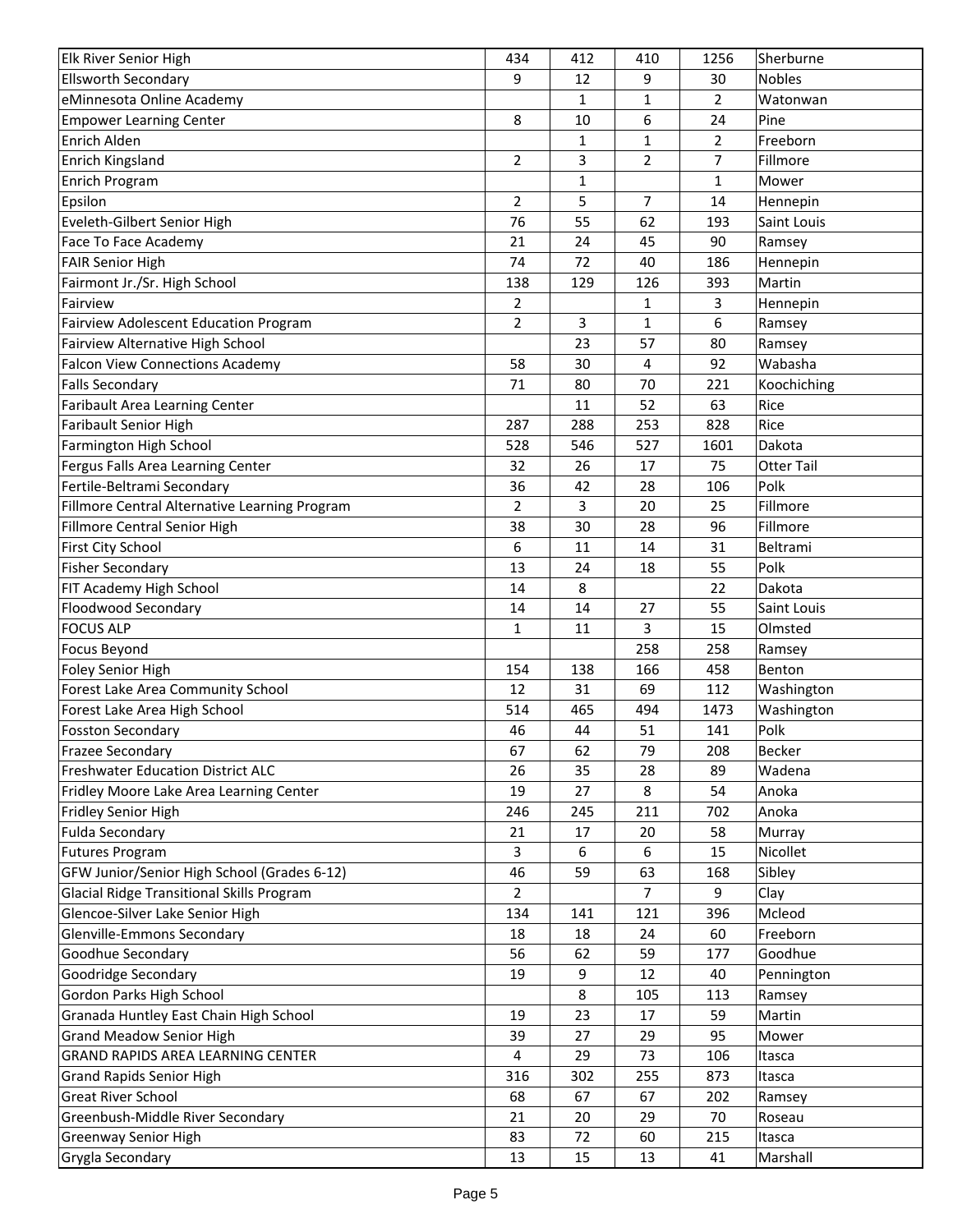| <b>Guadalupe Alternative Programs</b>      | 15       | 9        | 36                      | 60           | Ramsey            |
|--------------------------------------------|----------|----------|-------------------------|--------------|-------------------|
| Hancock Sec.                               | 27       | 28       | 29                      | 84           | Stevens           |
| Harbor City International Charter          | 54       | 51       | 46                      | 151          | Saint Louis       |
| Harding Senior High                        | 479      | 486      | 429                     | 1394         | Ramsey            |
| Harmony Learning Center                    |          | 6        | 8                       | 14           | Ramsey            |
| <b>Harrison Education Center</b>           | 6        | 7        | 7                       | 20           | Hennepin          |
| <b>Hastings Alternative Center</b>         | 6        | 10       | 11                      | 27           | Dakota            |
| Hastings High School                       | 307      | 358      | 335                     | 1000         | Dakota            |
| <b>Hawley Secondary</b>                    | 61       | 78       | 71                      | 210          | Clay              |
| <b>HAYFIELD SECONDARY</b>                  | 59       | 49       | 46                      | 154          | Dodge             |
| HEADWATERS EDUC LEARNING PROGRAM           | 1        | 6        | 21                      | 28           | Hubbard           |
| Headway Academy                            | 8        | 7        | 3                       | 18           | Hennepin          |
| <b>Headway Academy North</b>               | 5        | 9        | $\overline{\mathbf{4}}$ | 18           | Hennepin          |
| <b>Healy Secondary</b>                     | 103      | 98       | 79                      | 280          | Morrison          |
| <b>Heartland Girls Ranch</b>               | 4        | 4        | 4                       | 12           | Swift             |
| Hendricks Senior High                      | 6        | 8        | 4                       | 18           | Lincoln           |
| Hennepin Gateway To College                |          | 5        | 59                      | 64           | Hennepin          |
| <b>Henning Secondary</b>                   | 35       | 24       | 25                      | 84           | <b>Otter Tail</b> |
| Henry Senior High                          | 260      | 250      | 212                     | 722          | Hennepin          |
| Henry Sibley High School                   | 344      | 383      | 329                     | 1056         | Dakota            |
| Heritage STEM Academy                      | 32       | 30       | 30                      | 92           | Hennepin          |
| <b>Herman Secondary</b>                    | 4        | 11       | $\overline{2}$          | 17           | Grant             |
| Hermantown Alternative Learning Program    | 2        | 5        | 4                       | 11           | Saint Louis       |
| Hermantown Senior High                     | 179      | 152      | 162                     | 493          | Saint Louis       |
| Heron Lake-Okabena Secondary               | 27       | 45       | 24                      | 96           | Jackson           |
|                                            |          |          | 96                      | 393          |                   |
| Hiawatha Collegiate High School            | 164      | 133      |                         |              | Hennepin          |
| <b>Hibbing High</b>                        | 165      | 148      | 149                     | 462          | Saint Louis       |
| High School For Recording Arts             | 19<br>68 | 49<br>52 | 247<br>44               | 315          | Ramsey            |
| <b>Higher Ground Secondary Academy</b>     |          |          |                         | 164          | Ramsey            |
| <b>Highland Park Senior High</b>           | 329      | 325      | 330                     | 984          | Ramsey            |
| <b>Highview ALC</b>                        | 4        | 45       | 173                     | 222          | Hennepin          |
| Hill City Senior High                      | 24       | 29       | 11                      | 64           | Aitkin            |
| Hills-Beaver Creek Secondary               | 28       | 40       | 35                      | 103          | Rock              |
| Hinckley-Finlayson Secondary               | 69       | 65       | 51                      | 185          | Pine              |
| <b>HLWW Alternative Learning Program</b>   | 6        | 7        | 10                      | 23           | Wright            |
| Hmong College Prep Academy HS              | 190      | 154      | 148                     | 492          | Ramsey            |
| <b>Hoffman Learning Center</b>             | 5        | 6        | 4                       | 15           | Nicollet          |
| <b>Holdingford Secondary</b>               | 66       | 70       | 92                      | 228          | <b>Stearns</b>    |
| Hopkins Senior High                        | 536      | 557      | 518                     | 1611         | Hennepin          |
| <b>Houston Secondary</b>                   | 22       | 31       | 36                      | 89           | Houston           |
| Howard Lake-Waverly-Winsted Sec.           | 96       | 70       | 77                      | 243          | Wright            |
| HUMBOLDT HIGH SCHOOL                       | 189      | 167      | 153                     | 509          | Ramsey            |
| Hutchinson Night Alt Learning Ctr          |          |          | 5                       | 5            | Mcleod            |
| Hutchinson Senior High                     | 235      | 228      | 234                     | 697          | Mcleod            |
| <b>Hutchinson Transition Assistance PG</b> |          |          | 13                      | 13           | Mcleod            |
| <b>Imprints Program</b>                    | 4        | 3        | 2                       | 9            | Brown             |
| Indus Secondary                            | 7        | 8        | 6                       | 21           | Koochiching       |
| Insight School of Minnesota                | 61       | 108      | 179                     | 348          | Hennepin          |
| INTEGRATED ARTS ACADEMY                    | 16       | 20       | 21                      | 57           | Carver            |
| Intensive DCD - SNW                        |          | 1        |                         | $\mathbf{1}$ | Wright            |
| Intensive Interagency Program              | 2        | 3        | 1                       | 6            | Clay              |
| iQ Academy Minnesota                       | 75       | 71       | 59                      | 205          | <b>Otter Tail</b> |
| Irondale Senior High                       | 445      | 482      | 410                     | 1337         | Ramsey            |
| ISD 181 Learning Center                    | 9        | 20       | 75                      | 104          | Crow Wing         |
| ISD 361 - ALC Program                      | 1        | 9        | 13                      | 23           | Koochiching       |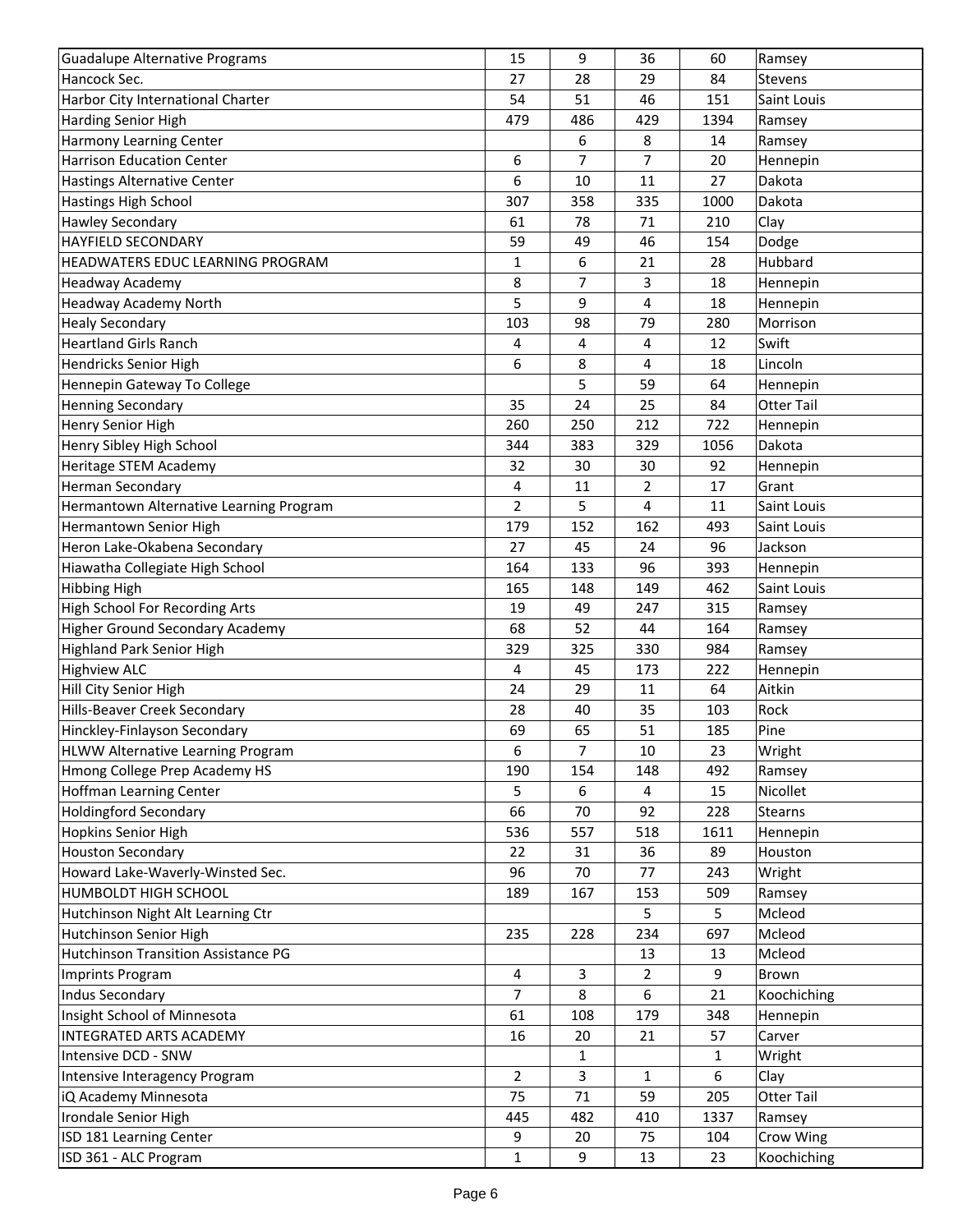| ISD 728 Focus/Journey                                  | 2              | 1            | 1              | 4              | Sherburne         |
|--------------------------------------------------------|----------------|--------------|----------------|----------------|-------------------|
| <b>ISLE AREA LEARNING CENTER</b>                       | 3              | 8            | 15             | 26             | Mille Lacs        |
| <b>Isle Secondary</b>                                  | 34             | 22           | 21             | 77             | Mille Lacs        |
| <b>ITASKIN EDUCATION CENTER</b>                        | 5              | 7            | $\mathbf{1}$   | 13             | Itasca            |
| Ivan Sand Community High School                        | 15             | 18           | 69             | 102            | Sherburne         |
| Ivan Sand Community School- IS                         |                | $\mathbf{1}$ | $\mathbf{1}$   | $\overline{2}$ | Sherburne         |
| Jackson County Central Senior High                     | 96             | 87           | 74             | 257            | Jackson           |
| Jane Goodall Environmental Science Academy             | 13             | 19           | 17             | 49             | Wright            |
| Janesville-Waldorf-Pemberton Sec                       | 59             | 65           | 44             | 168            | Waseca            |
| Jefferson Senior High                                  | 448            | 397          | 368            | 1213           | Hennepin          |
| Jennings Experiential High School                      | 4              | 16           | 35             | 55             | Ramsey            |
| John Marshall Senior High                              | 424            | 407          | 394            | 1225           | Olmsted           |
| Johnson Senior High                                    | 305            | 318          | 288            | 911            | Ramsey            |
| Jordan High School                                     | 161            | 146          | 147            | 454            | Scott             |
| Journeys Secondary School                              | 6              | 8            | 39             | 53             | Ramsey            |
| Juvenile Service Center                                | $\overline{2}$ | 4            | 5              | 11             | Ramsey            |
| Kaleidoscope Charter High School                       | 28             | 27           | 12             | 67             | Wright            |
| Kasson-Mantorville Senior High                         | 178            | 171          | 150            | 499            | Dodge             |
| Kato Public Charter School                             | 1              | 6            | 18             | 25             | <b>Blue Earth</b> |
| <b>Kelliher Secondary</b>                              | 22             | 22           | 12             | 56             | Beltrami          |
| Kennedy High School                                    | 173            | 146          | 135            | 454            | <b>Otter Tail</b> |
| Kennedy Senior High                                    | 450            | 394          | 314            | 1158           | Hennepin          |
| Kenyon-Wanamingo Senior High                           | 58             | 55           | 58             | 171            | Goodhue           |
|                                                        |                |              |                |                | Swift             |
| Kerkhoven Secondary                                    | 57             | 50           | 43             | 150            |                   |
| Kimball Secondary                                      | 67             | 67           | 43             | 177            | <b>Stearns</b>    |
| Kingsland Junior/Senior High School                    | 33             | 49           | 38             | 120            | Fillmore          |
| Kittson Central Secondary                              | 18             | 12           | 12             | 42             | Kittson           |
| Knights Academy                                        | 4              | 10           | 29             | 43             | Wright            |
| KOKESH AREA LEARNING CENTER                            | 3              | 4            | 14             | 21             | Mille Lacs        |
| La Crescent Secondary Montessori & STEM Academy        | 3              | 3            | 4              | 10             | Houston           |
| La Crescent Senior High                                | 98             | 104          | 88             | 290            | Houston           |
| Lac qui Parle Valley Secondary                         | 57             | 48           | 39             | 144            | Lac qui Parle     |
| Lafayette Secondary                                    | 30             | 27           | 31             | 88             | <b>Red Lake</b>   |
| Lake of The Woods Secondary                            | 36             | 45           | 25             | 106            | Lake of the Woods |
| Lake Park Audubon Secondary                            | 66             | 60           | 44             | 170            | Becker            |
| Lake Park School                                       | 5              | 3            | $\overline{4}$ | 12             | Kandiyohi         |
| Lakes Country Academy - FF                             | $\overline{2}$ |              | $\overline{2}$ | 4              | <b>Otter Tail</b> |
| Lakes Country Youth Educ Svcs                          | $\mathbf{1}$   | 22           | 25             | 48             | Clay              |
| Lakes International Language Academy-Headwaters Campus | 57             | 53           | 41             | 151            | Washington        |
| Lakeside Academy                                       | 8              | 8            | $\mathbf{1}$   | 17             | Wright            |
| Lakeside Learning Center                               | $\mathbf{1}$   | 1            | $\mathbf{1}$   | 3              | Beltrami          |
| Lakeview School                                        | 3              |              | $\mathbf{1}$   | 4              | Kandiyohi         |
| Lakeview Secondary                                     | 43             | 33           | 36             | 112            | Lyon              |
| Lakeville Area Learning Center                         | $\overline{7}$ | 13           | 30             | 50             | Dakota            |
| Lakeville North High                                   | 443            | 454          | 446            | 1343           | Dakota            |
| Lakeville South High                                   | 473            | 449          | 474            | 1396           | Dakota            |
| Lancaster Secondary                                    | 13             | 14           | $\overline{7}$ | 34             | Kittson           |
| Lanesboro Secondary                                    | 31             | 36           | 33             | 100            | Fillmore          |
| Laporte Secondary                                      | 24             | 18           | 25             | 67             | Hubbard           |
| Laura Baker SUN Program                                |                | 1            | $\overline{2}$ | 3              | Rice              |
| Le Sueur-Henderson High School                         | 95             | 80           | 70             | 245            | Lesueur           |
| <b>LEAP High School</b>                                | 35             | 33           | 55             | 123            | Ramsey            |
| LEAP Launching Emerging Adults Program                 |                | 1            | 6              | $\overline{7}$ | Olmsted           |
| Learning Center                                        | 9              | 23           | 32             | 64             | <b>Nobles</b>     |
| Learning Center Night                                  |                | 9            | 18             | 27             | Nobles            |
|                                                        |                |              |                |                |                   |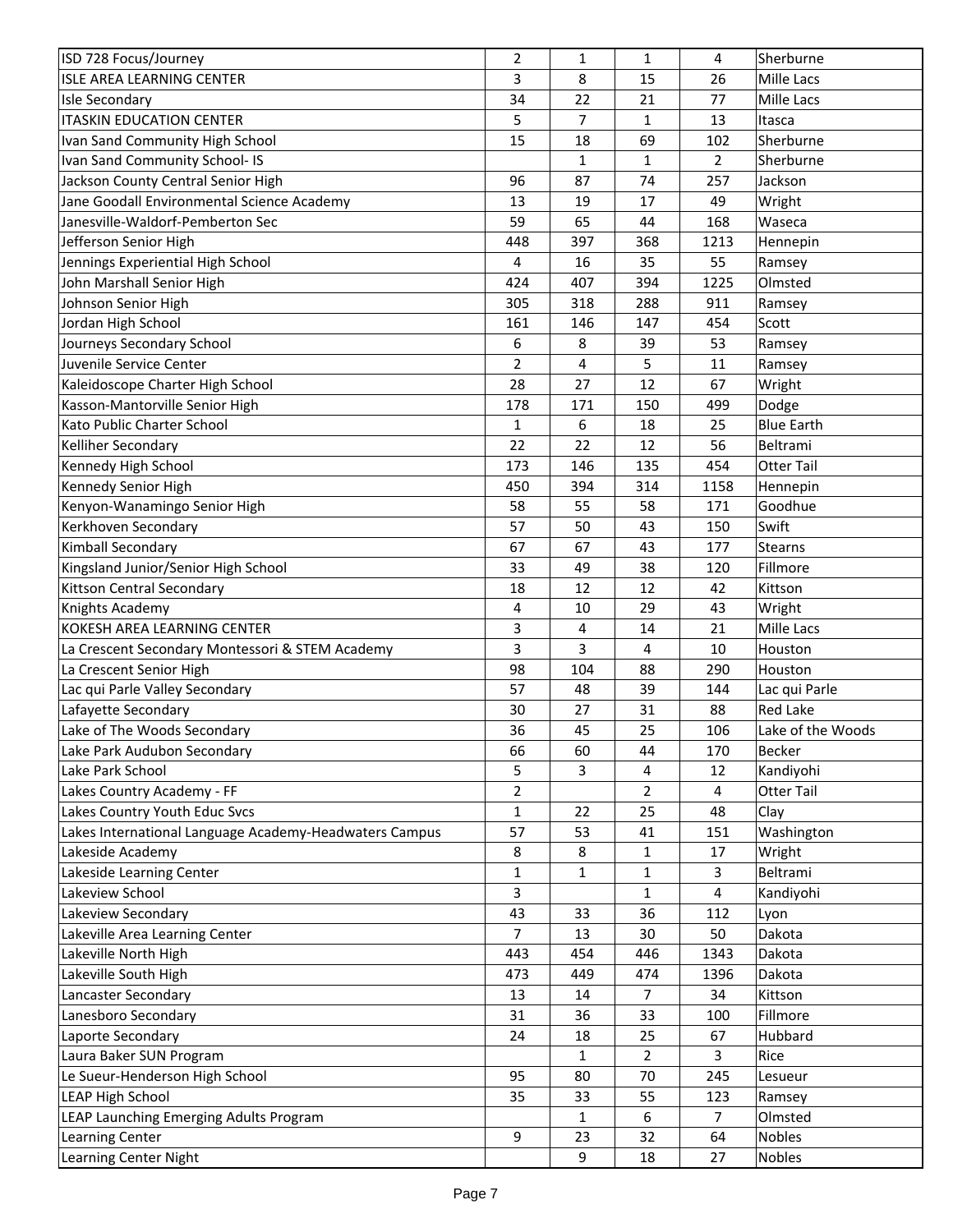| LeRoy Secondary                        | 22             | 18  | 16             | 56             | Mower             |
|----------------------------------------|----------------|-----|----------------|----------------|-------------------|
| Lester Prairie Secondary               | 32             | 35  | 45             | 112            | Mcleod            |
| Lewiston-Altura Secondary              | 63             | 87  | 58             | 208            | Winona            |
| <b>Lincoln Education Center</b>        | 7              | 13  | 12             | 32             | Crow Wing         |
| Lincoln International School           | 38             | 35  | 33             | 106            | Hennepin          |
| Lincoln Secondary                      | 85             | 100 | 92             | 277            | Carlton           |
| Lincoln Secondary                      | 92             | 93  | 96             | 281            | Wabasha           |
| Lincoln Senior High                    | 156            | 143 | 137            | 436            | Pennington        |
| Link12 Lakeville                       | 12             | 17  | 19             | 48             | Dakota            |
| LION Program - Alternative Education   |                |     | $\mathbf{1}$   | $\mathbf{1}$   | Kanabec           |
| Lionsgate Academy - Lynx Program       | $\overline{7}$ | 7   | $\mathbf{1}$   | 15             | Ramsey            |
| Lionsgate Academy - Minnetonka         | 24             | 25  | 24             | 73             | Hennepin          |
| Lionsgate Academy - Shoreview          | 19             | 25  | 13             | 57             | Ramsey            |
| Lionsgate Academy AIM                  |                |     | 32             | 32             | Ramsey            |
| Lismore Colony Senior High School      | 3              |     |                | 3              | <b>Big Stone</b>  |
| Litchfield Area Learning Program       | $\mathbf{1}$   | 6   | 4              | 11             | Meeker            |
| Litchfield Senior High                 | 123            | 100 | 116            | 339            | Meeker            |
| LITTLE FALLS CONTINUING EDUCATION      |                | 14  | 47             | 61             | Morrison          |
| Little Falls Senior High               | 196            | 175 | 159            | 530            | Morrison          |
| <b>Little Sand</b>                     | 1              | 5   | $\overline{4}$ | 10             | Cass              |
| Littlefork-Big Falls Secondary         | 17             | 25  | 23             | 65             | Koochiching       |
| LK CRYSTAL-WELLCOME MEMORIAL SECONDARY | 69             | 61  | 51             | 181            | <b>Blue Earth</b> |
| Long Prairie-Grey Secondary School     | 72             | 66  | 59             | 197            | Todd              |
| Longfellow Alternative                 | 7              | 8   | 56             | 71             | Hennepin          |
| Loring-Nicollet High                   |                | 7   | 48             | 55             | Hennepin          |
| LUVERNE ALTERNATIVE PROGRAM            |                | 4   | $\overline{2}$ | 6              | Rock              |
| Luverne Senior High                    | 87             | 92  | 91             | 270            | Rock              |
| Lyle Secondary                         | 26             | 20  | 23             | 69             | Mower             |
| <b>Mabel-Canton Secondary</b>          | 21             | 18  | 30             | 69             | Fillmore          |
| <b>MACC</b>                            |                | 4   | 17             | 21             | Hennepin          |
| <b>MACC Extended</b>                   |                |     | 21             | 21             | Hennepin          |
| <b>MACCRAY SENIOR HIGH</b>             | 54             | 53  | 46             | 153            | Chippewa          |
| Madelia Secondary                      | 36             | 43  | 46             | 125            | Watonwan          |
| MAHNOMEN AREA LEARNING CENTER          | 10             | 17  | 6              | 33             | Mahnomen          |
| Mahnomen Secondary                     | 40             | 39  | 41             | 120            | Mahnomen          |
| Mahtomedi Senior High                  | 292            | 293 | 290            | 875            | Washington        |
| Mankato East Senior High               | 299            | 307 | 259            | 865            | <b>Blue Earth</b> |
| Mankato West Senior High               | 319            | 312 | 305            | 936            | <b>Blue Earth</b> |
| Maple Grove Senior High                | 507            | 558 | 490            | 1555           | Hennepin          |
| Maple Lake Secondary                   | 64             | 83  | 72             | 219            | Wright            |
| Maple River Secondary                  | 68             | 61  | 68             | 197            | <b>Blue Earth</b> |
| Marshall County Central High           | 29             | 34  | 34             | 97             | Marshall          |
| Marshall High School                   | 212            | 192 | 195            | 599            | Lyon              |
| <b>Marshall Learning Center</b>        |                |     | $\mathbf{1}$   | 1              | Lyon              |
| Martin County West Senior High         | 60             | 57  | 43             | 160            | Martin            |
| Mash-Ka-Wisen                          |                | 2   |                | $\overline{2}$ | Carlton           |
| <b>MATEC</b>                           | 3              | 17  | 29             | 49             | Lyon              |
| Math And Science Academy               | 73             | 59  | 58             | 190            | Washington        |
| Mayo Senior High                       | 499            | 490 | 418            | 1407           | Olmsted           |
| MCF - Oak Park Heights                 | 1              |     | $\mathbf{1}$   | $\overline{2}$ | Washington        |
| MCF-Moose Lake/Willow River            | 1              | 1   | $\mathbf{1}$   | 3              | Carlton           |
| MCF-Red Wing, Maginnis High School     | 4              | 22  | 29             | 55             | Goodhue           |
| McGregor Area Learning Program         |                | 1   | $\overline{2}$ | 3              | Aitkin            |
| <b>McGregor Secondary</b>              | 33             | 37  | 29             | 99             | Aitkin            |
| <b>Medford Secondary</b>               | 71             | 76  | 73             | 220            |                   |
|                                        |                |     |                |                | Steele            |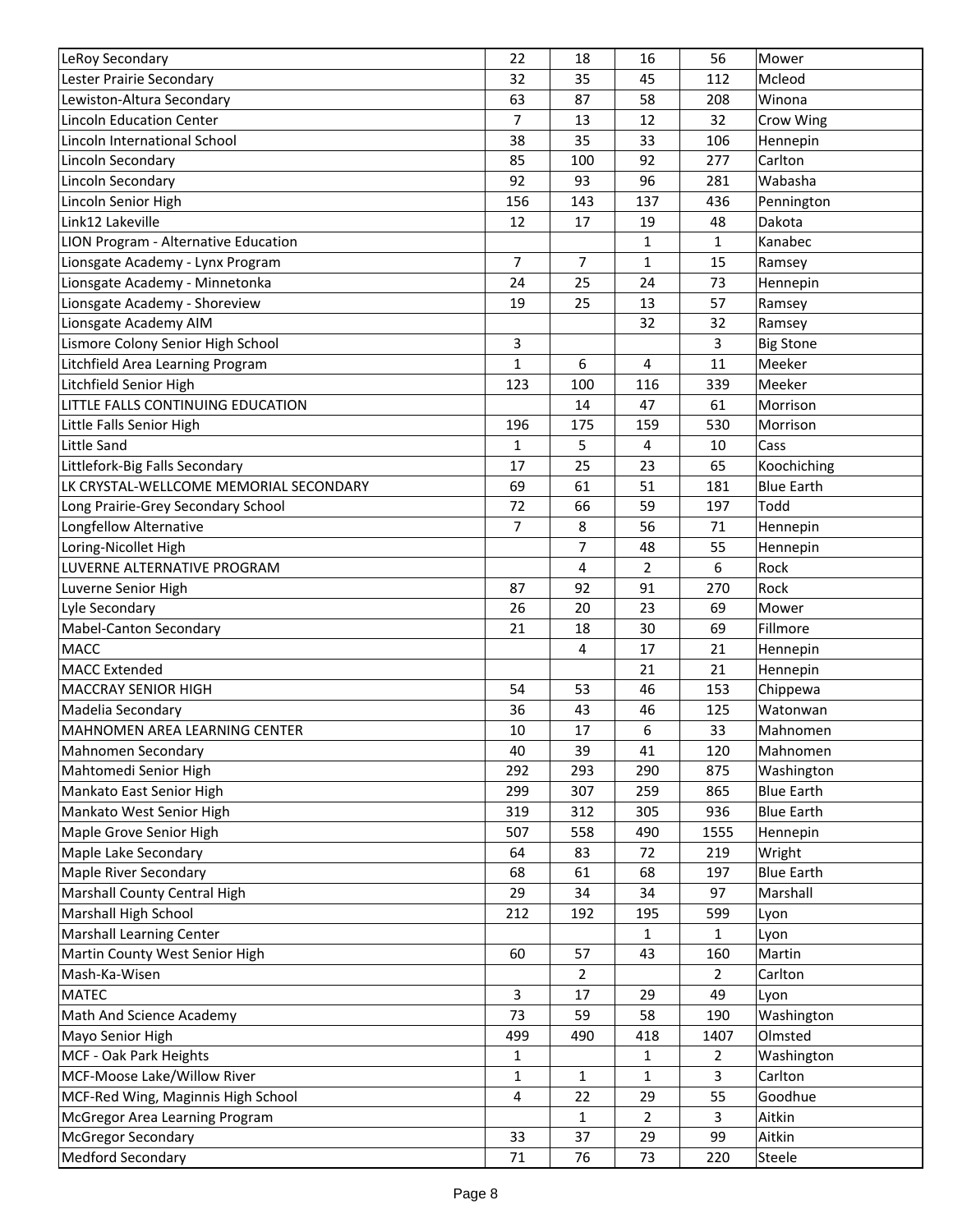| Melrose                             | $\overline{2}$ | 1              | 2              | 5            | Hennepin    |
|-------------------------------------|----------------|----------------|----------------|--------------|-------------|
| Melrose Secondary                   | 110            | 113            | 114            | 337          | Stearns     |
| <b>Memorial High School</b>         | 47             | 35             | 38             | 120          | Saint Louis |
| MENAHGA HIGH SCHOOL                 | 67             | 75             | 65             | 207          | Wadena      |
| Menlo Park Academy                  | 4              | 20             | 30             | 54           | Hennepin    |
| <b>MERC</b>                         | 3              | 11             | 41             | 55           | Hennepin    |
| Merritt Creek Academy               | 5              | 3              | 4              | 12           | Saint Louis |
| Mesabi Area Learning Center         | 7              | 4              | 6              | 17           | Saint Louis |
| Mesabi East Secondary               | 71             | 78             | 69             | 218          | Saint Louis |
| Metro Deaf School                   | 12             | 6              | 12             | 30           | Ramsey      |
| Metro Heights Academy               | 5              | 23             | 195            | 223          | Anoka       |
| Metro Schools Charter               | 91             | 73             | 77             | 241          | Hennepin    |
| Mid State Ed Dist Steps Trans. Prog |                |                | 5              | 5            | Morrison    |
| Milaca Area Learning Center         | $\mathbf{1}$   | 7              | 22             | 30           | Mille Lacs  |
| Milaca Secondary High               | 153            | 102            | 118            | 373          | Mille Lacs  |
| Minisinaakwaang Leadership Academy  | 3              | 2              | 1              | 6            | Aitkin      |
| Minneapolis On Line Learning        | 7              | 14             | 30             | 51           | Hennepin    |
| Minneota Secondary                  | 45             | 50             | 51             | 146          | Lyon        |
| Minnesota Connections Academy       | 484            | 474            | 526            | 1484         | Ramsey      |
| Minnesota New Country School        | 35             | 23             | 22             | 80           | Sibley      |
| Minnesota Online High School        | 32             | 63             | 124            | 219          | Ramsey      |
| Minnesota Valley School             | 6              | 5              | $\overline{2}$ | 13           | Nicollet    |
| Minnesota Virtual Academy           | 199            | 204            | 252            | 655          | Houston     |
| Minnesota Virtual Schools           | 42             | 68             | 184            | 294          | Ramsey      |
| Minnetonka Senior High              | 892            | 864            | 813            | 2569         | Hennepin    |
| Minnewaska Area WIN Academy         | 4              | 4              | 1              | 9            | Pope        |
| Minnewaska Secondary                | 83             | 95             | 96             | 274          | Pope        |
| MMSA High School                    | 31             | 34             | 19             | 84           | Ramsey      |
| MN Academy For The Blind            | 5              | 4              | 19             | 28           | Rice        |
| MN Academy For The Deaf             | 8              | 7              | 15             | 30           | Rice        |
| MN Correctional Facility-Lino Lakes | 3              |                | $\mathbf{1}$   | 4            | Anoka       |
| MN Correctional Facility-Rush City  |                |                | 1              | $\mathbf{1}$ | Chisago     |
| MN Correctional Facility-St. Cloud  | 1              | $\overline{2}$ |                | 3            | Sherburne   |
| MN Correctional Facility-Stillwater | 3              | $\overline{2}$ | 4              | 9            | Washington  |
| MN River Valley ALC-Seatbased       | 9              | 36             | 60             | 105          | Chippewa    |
| <b>MNVSS</b>                        | 5              | 7              | 8              | 20           | Lincoln     |
| Montevideo Senior High              | 99             | 103            | 79             | 281          | Chippewa    |
| Monticello Alternative Program      | 1              | 8              | 23             | 32           | Wright      |
| Monticello Senior High              | 312            | 333            | 282            | 927          | Wright      |
| Moorhead High School                | 457            | 461            | 456            | 1374         | Clay        |
| Moose Lake Secondary                | 36             | 45             | 37             | 118          | Carlton     |
| MORA ALTERNATIVE LEARNING CENTER    | $\overline{2}$ | 16             | 35             | 53           | Kanabec     |
| Mora Secondary                      | 126            | 110            | 105            | 341          | Kanabec     |
| Morris Area Secondary               | 88             | 94             | 65             | 247          | Stevens     |
| MOUND WESTONKA HIGH SCHOOL          | 218            | 216            | 199            | 633          | Hennepin    |
| Mounds View Adult Education         |                | 1              | 4              | 5            | Ramsey      |
| Mounds View ALC                     |                | 16             | 62             | 78           | Ramsey      |
| Mounds View Senior High             | 485            | 453            | 456            | 1394         | Ramsey      |
| Mountain Iron-Buhl Secondary        | 37             | 37             | 30             | 104          | Saint Louis |
| Mountain Lake Secondary             | 43             | 45             | 40             | 128          | Cottonwood  |
| Moving Forward                      |                |                | 15             | 15           | Isanti      |
| MPS Metro C                         |                | 1              |                | $\mathbf{1}$ | Hennepin    |
| MPS Metro HA                        | 5              | 1              | 2              | 8            | Hennepin    |
| MTS High School                     | 36             | 32             | 37             | 105          | Hennepin    |
| <b>MTS Pease Academy</b>            | 3              | 7              | 15             | 25           | Hennepin    |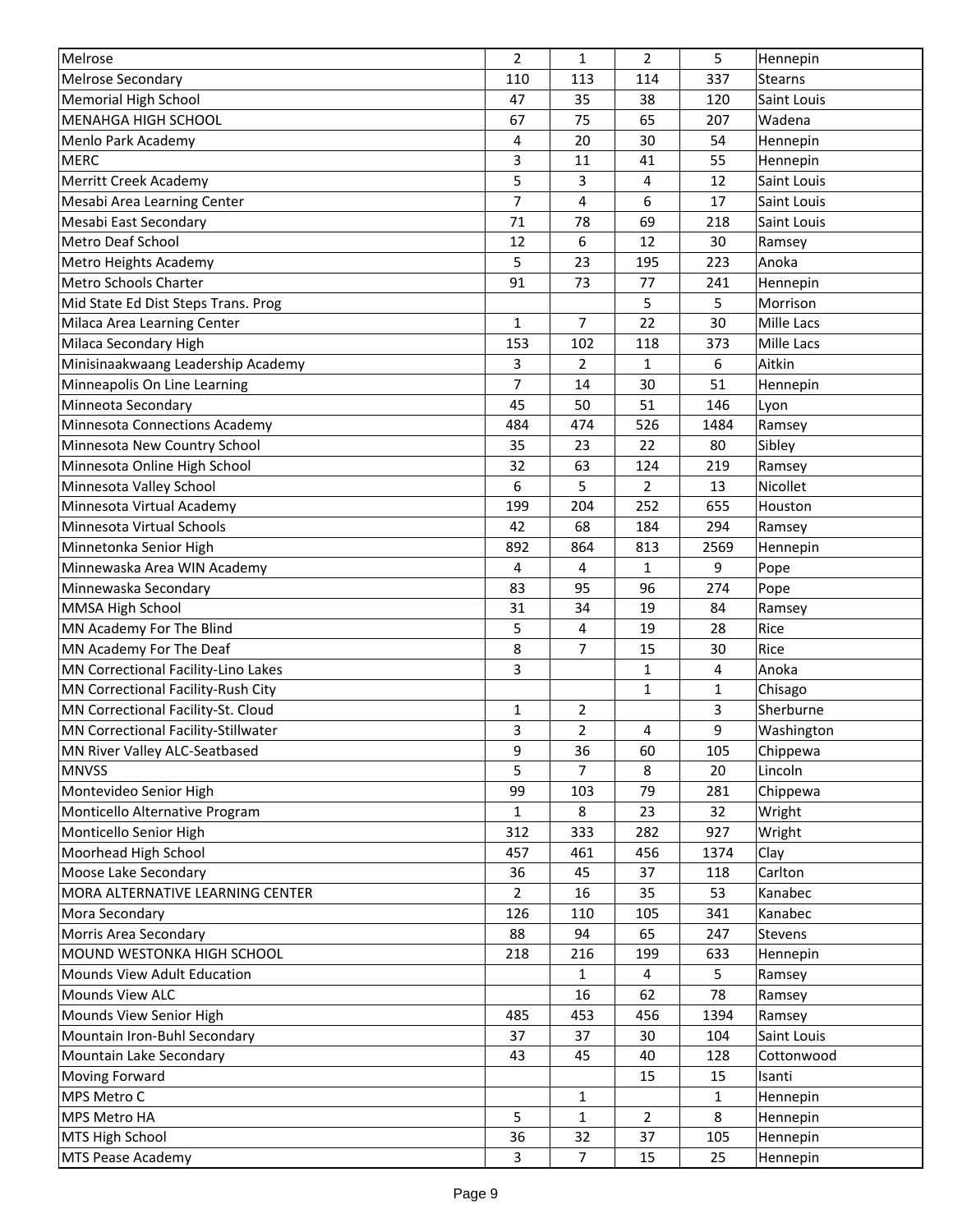| Murray County Central Secondary        | 58           | 50             | 49           | 157          | Murray            |
|----------------------------------------|--------------|----------------|--------------|--------------|-------------------|
| Nashwauk Secondary                     | 42           | 40             | 54           | 136          | Itasca            |
| Nashwauk-Keewatin ALP                  |              | 1              | 3            | 4            | Itasca            |
| <b>NE Metro North</b>                  |              |                | 4            | 4            | Ramsey            |
| <b>NE Metro Tartan</b>                 |              | 1              |              | $\mathbf{1}$ | Washington        |
| Nevis Secondary                        | 48           | 42             | 36           | 126          | Hubbard           |
| New Century Academy                    | 35           | 28             | 25           | 88           | Mcleod            |
| New Chance                             | $\mathbf{1}$ | 1              | 1            | 3            | Dakota            |
| New Heights School, Inc.               | 16           | 6              | 10           | 32           | Washington        |
| New London Alternative School          |              | 10             | 7            | 17           | Kandiyohi         |
| New London-Spicer Sr.                  | 114          | 111            | 110          | 335          | Kandiyohi         |
| New Paths Alternative Learning Program |              | $\overline{2}$ | 8            | 10           | Polk              |
| New Prague Credit Recovery             |              |                | 1            | $\mathbf{1}$ | Scott             |
| New Prague Senior High                 | 318          | 318            | 300          | 936          | Scott             |
| New Ulm High School                    | 171          | 156            | 135          | 462          | Brown             |
| New York Mills Secondary               | 63           | 53             | 49           | 165          | <b>Otter Tail</b> |
| <b>Next Step Transition Program</b>    |              |                | 77           | 77           | Washington        |
| Nicollet Senior High School            | 37           | 28             | 33           | 98           | Nicollet          |
| Norman County East Secondary           | 25           | 17             | 16           | 58           | Norman            |
| North Branch Lab School ALC            |              | 6              | 24           | 30           | Chisago           |
| North Branch Senior High               | 163          | 183            | 137          | 483          | Chisago           |
| North Community Senior High            | 65           | 103            | 99           | 267          | Hennepin          |
| North Education Center Academy         | 2            | 12             | 37           | 51           | Hennepin          |
| North Lakes Academy Upper School       | 59           | 37             | 42           | 138          | Washington        |
| North Senior High                      | 422          | 419            | 400          | 1241         | Ramsey            |
| North Woods Secondary                  | 49           | 56             | 44           | 149          | Saint Louis       |
| Northeast Range Secondary              | 23           | 23             | 24           | 70           | Saint Louis       |
| Northern Lights Academy                | 2            |                | 1            | 3            | Polk              |
| Northern Lights Community School       | 16           | 13             | 11           | 40           | Itasca            |
| Northfield Area Learning Center        | 6            | 12             | 65           | 83           | Rice              |
| Northfield Senior High                 |              |                |              |              | Rice              |
| Northland Learning Center 010          | 303<br>10    | 358            | 346          | 1007         |                   |
|                                        |              | 13             | 18           | 41<br>20     | Saint Louis       |
| Northland Learning Center 020          | 10           | 9              | 1            |              | Saint Louis       |
| Northland Secondary                    | 24           | 20             | 9            | 53           | Cass              |
| Northome Secondary                     | 14           | 10             | 13           | 37           | Koochiching       |
| Northwest Area Learning Center         |              | 11             | 15           | 26           | Pennington        |
| Northwest Passage High School          | 29           | 44             | 70           | 143          | Anoka             |
| NOVA CLASSICAL ACADEMY UPPER SCHOOL    | 73           | 67             | 66           | 206          | Ramsey            |
| <b>NRHEG Secondary</b>                 | 80           | 66             | 73           | 219          | Waseca            |
| <b>NSEC Transition Program</b>         |              |                | 21           | 21           | Saint Louis       |
| <b>Oakland Education Center</b>        | 3            | 7              | 10           | 20           | Mower             |
| Ogilvie Secondary                      | 37           | 51             | 38           | 126          | Kanabec           |
| <b>OMEGON</b>                          | 6            | 8              | 7            | 21           | Hennepin          |
| Onamia Academy                         | 8            | 12             | 4            | 24           | Mille Lacs        |
| Onamia High School                     | 36           | 38             | 30           | 104          | Mille Lacs        |
| Online 728                             | 3            | 2              |              | 5            | Sherburne         |
| <b>Onward Transition Program</b>       |              |                | 9            | 9            | Mille Lacs        |
| Open World Learning Secondary          | 70           | 51             | 63           | 184          | Ramsey            |
| Options                                | 3            | 8              | 3            | 14           | Dakota            |
| Options                                |              | 5              | $\mathbf{1}$ | 6            | Ramsey            |
| Orono Senior High                      | 257          | 247            | 231          | 735          | Hennepin          |
| <b>Ortonville Secondary</b>            | 43           | 36             | 32           | 111          | <b>Big Stone</b>  |
| Osakis Secondary                       | 73           | 70             | 69           | 212          | Douglas           |
| Oshki Manidoo Center                   |              | 1              |              | $\mathbf{1}$ | Beltrami          |
| <b>Osseo Education Center</b>          |              |                | 68           | 68           | Hennepin          |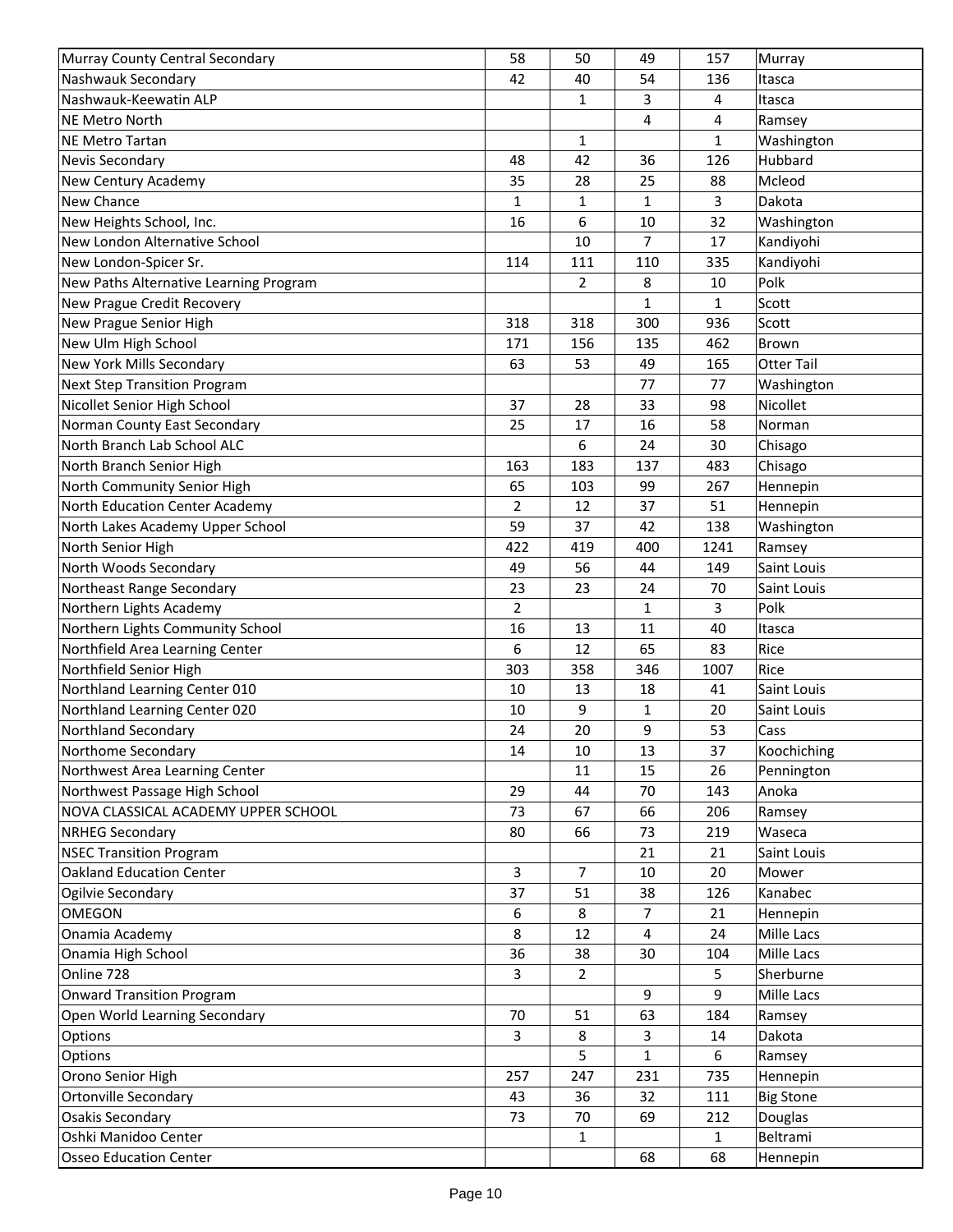| Osseo Senior High                             | 378            | 401            | 398            | 1177                    | Hennepin          |
|-----------------------------------------------|----------------|----------------|----------------|-------------------------|-------------------|
| Owatonna ALC 9-12                             | 12             | 25             | 54             | 91                      | <b>Steele</b>     |
| Owatonna Senior High                          | 354            | 400            | 360            | 1114                    | Steele            |
| <b>PACT Charter Secondary</b>                 | 50             | 62             | 52             | 164                     | Anoka             |
| Paladin Career and Technical High School      | 20             | 42             | 108            | 170                     | Anoka             |
| Paragon Academy                               | 1              | $\mathbf 1$    |                | $\overline{2}$          | Hennepin          |
| Park Center IB World School                   | 315            | 378            | 333            | 1026                    | Hennepin          |
| Park High School                              | 471            | 511            | 497            | 1479                    | Washington        |
| Park Rapids Senior High                       | 147            | 109            | 82             | 338                     | Hubbard           |
| Parkers Prairie Secondary                     | 57             | 42             | 45             | 144                     | <b>Otter Tail</b> |
| Parnassus Preparatory School-Rhetoric         | 33             | 36             | 17             | 86                      | Hennepin          |
| Passages Transition Program                   |                |                | 13             | 13                      | Washington        |
| Passageways                                   |                | 2              |                | $\overline{2}$          | Scott             |
| Pathway to Change                             | $\overline{2}$ | 3              | 4              | 9                       | Chisago           |
| Pathways                                      |                |                | 131            | 131                     | Anoka             |
| Pathways Program Grades 8-12                  | 3              | 8              | 4              | 15                      | Goodhue           |
| Paynesville Area High School                  | 67             | 78             | 75             | 220                     | Stearns           |
| Pelican Rapids Secondary                      | 75             | 69             | 65             | 209                     | <b>Otter Tail</b> |
| Pequot Lakes Senior High                      | 154            | 145            | 141            | 440                     | Crow Wing         |
| Perham Area Learning Center                   | 10             | 18             | 19             | 47                      | Otter Tail        |
| Perham Senior High                            | 115            | 108            | 88             | 311                     | <b>Otter Tail</b> |
| Perpich Center For Arts Education             |                | 71             | 72             | 143                     |                   |
| PHOENIX ACADEMY                               | $\mathbf{1}$   |                |                | 4                       | Hennepin          |
|                                               |                | 1              | $\overline{2}$ |                         | Ramsey            |
| Phoenix Learning Center                       |                | 6              | 21             | 27                      | Wright            |
| Phoenix Recovery Programs                     | $\overline{2}$ | 1              | $\mathbf{1}$   | $\overline{\mathbf{4}}$ | <b>Blue Earth</b> |
| Phoenix School                                | 3              | 3              | 6              | 12                      | Hennepin          |
| PILLAGER AREA CHARTER SCHOOL                  | 6              | 10             | 21             | 37                      | Cass              |
| Pillager Senior High School                   | 103            | 89             | 64             | 256                     | Cass              |
| PIM Arts High School                          | 81             | 103            | 86             | 270                     | Hennepin          |
| Pine City Area Learning Center                | 3              | 16             | 20             | 39                      | Pine              |
| Pine City Secondary                           | 130            | 108            | 105            | 343                     | Pine              |
| Pine County Transition Program                |                |                | 12             | 12                      | Pine              |
| Pine Island Secondary                         | 99             | 110            | 89             | 298                     | Goodhue           |
| Pine River-Backus Area Learning Ctr           | $\overline{7}$ | 13             | 28             | 48                      | Cass              |
| Pine River-Backus High School                 | 66             | 46             | 50             | 162                     | Cass              |
| Pines School - ACS                            | 4              | 3              | 8              | 15                      | Anoka             |
| Pines School - NSP                            |                | 6              | $\overline{2}$ | 8                       | Anoka             |
| Pines School - RJC                            | 4              | 5              | 6              | 15                      | Anoka             |
| Pines School Day Program                      | $\mathbf{1}$   | $\mathbf{1}$   | 3              | 5                       | Anoka             |
| Pinnacle Programs Southwestern Youth Services | $\overline{2}$ | $\overline{2}$ |                | 4                       | Rock              |
| Pipestone Learning Center                     | $\overline{2}$ | 4              | 5              | 11                      | Pipestone         |
| Pipestone Senior High                         | 82             | 75             | 82             | 239                     | Pipestone         |
| PLAINVIEW-ELGIN-MILLVILLE HIGH                | 131            | 103            | 125            | 359                     | Wabasha           |
| Plymouth Youth Center                         | 10             | 26             | 87             | 123                     | Hennepin          |
| Positive Approach To Learning                 | $1\,$          |                | $\mathbf{1}$   | $\overline{2}$          | Martin            |
| Prairie Care                                  |                | 1              |                | $\mathbf{1}$            | Carver            |
| Prairie Care Brooklyn Park - IHP              | $\overline{2}$ | 4              | 8              | 14                      | Hennepin          |
| Pralrie Care Brooklyn Park Day Program        | $\overline{2}$ | 5              | $\mathbf{1}$   | 8                       | Hennepin          |
| Prairie Care Edina - PHP                      | $\overline{2}$ | 3              | $\mathbf{1}$   | 6                       | Hennepin          |
| Prairie Care Mankato                          |                | $\overline{2}$ | $\mathbf{1}$   | 3                       | <b>Blue Earth</b> |
| PRAIRIE HOUSE SCHOOL                          | $\mathbf{1}$   | 3              |                | $\overline{4}$          | Wright            |
| Prairie Lakes Education Center                | 5              | 9              | 13             | 27                      | Kandiyohi         |
| Prairie Seeds High School Academy             | 52             | 39             | 48             | 139                     | Hennepin          |
| PrairieCare                                   | $\mathbf{1}$   | 2              | $\mathbf{1}$   | 4                       | Olmsted           |
| PrairieCare Maplewood                         | 4              | $\mathbf 1$    | $\overline{2}$ | $\overline{7}$          | Ramsey            |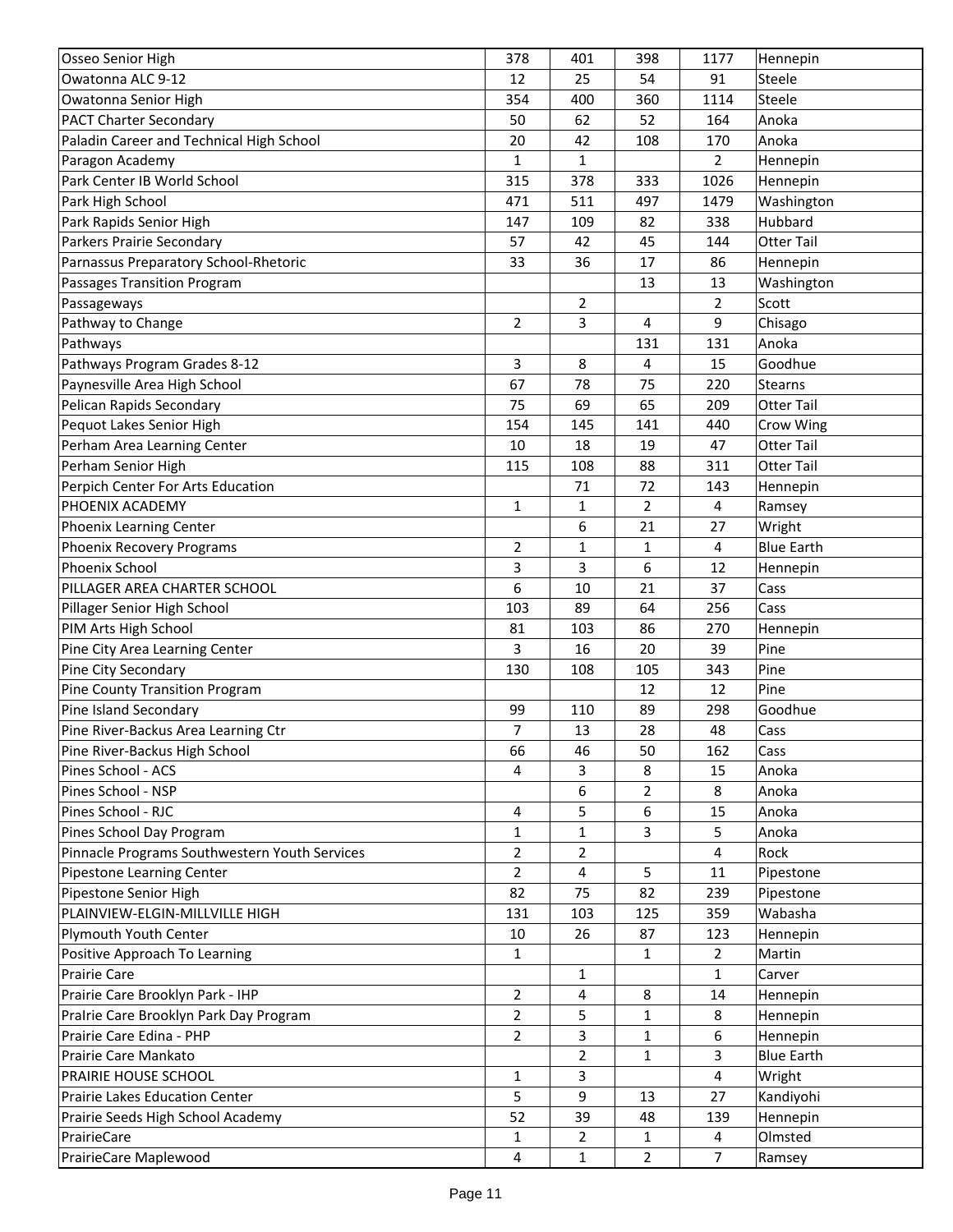| Mille Lacs<br>Princeton Area Learning Center<br>$\mathbf{1}$<br>11<br>21<br>33<br>Mille Lacs<br>Princeton High School<br>251<br>200<br>214<br>665<br>Princeton Online MN<br>24<br>37<br>92<br>Mille Lacs<br>31<br>682<br>Scott<br>Prior Lake High School<br>712<br>696<br>2090<br>Prior Lake-Savage Area ALC<br>13<br>28<br>66<br>107<br>Scott<br>Proctor Senior High<br>135<br>126<br>144<br>405<br>Saint Louis<br>Project Search<br>Anoka<br>10<br>10<br>9<br>Project Search Mayo Clinic<br>9<br>Olmsted<br>6<br>6<br>Project Search-Avera Marshall<br>Lyon<br>Quora Secondary School<br>66<br>21<br>27<br>114<br>Ramsey<br>R.I.S.E. Program<br>$\overline{2}$<br>$\mathbf{1}$<br>$\mathbf{1}$<br>Brown<br>Randolph Secondary<br>Dakota<br>51<br>39<br>59<br>149<br>5<br><b>REACH Academy</b><br>$\overline{7}$<br>2<br>Ramsey<br>6<br><b>Reach Programs</b><br>$\overline{7}$<br>24<br>37<br>Goodhue<br>5<br>5<br><b>Reach Transition</b><br>Ramsey<br>RED LAKE ALTERNATIVE LEARNING<br>5<br>56<br>73<br>Beltrami<br>12<br>31<br><b>Red Lake</b><br>Red Lake County Central High School<br>29<br>24<br>84<br>Red Lake Secondary<br>108<br>56<br>71<br>Beltrami<br>235<br>Red River Area Learning Center<br>18<br>26<br>42<br>86<br>Clay<br><b>Red Rock Central Secondary</b><br>31<br>32<br>32<br>95<br>Redwood<br>Red Wing Senior High<br>194<br>192<br>539<br>Goodhue<br>153<br>Redwood Valley Senior High<br>85<br>Redwood<br>83<br>72<br>240<br>Renville County West Senior High<br>Renville<br>33<br>45<br>32<br>110<br><b>RESET</b><br>3<br>Mower<br>1<br>$\mathbf{1}$<br>1<br>$\overline{2}$<br>62<br>Richfield College Experience Program<br>17<br>43<br>Hennepin<br>Richfield Senior High<br>304<br>277<br>239<br>820<br>Hennepin<br>River Bend Area Learning Center<br>55<br>17<br>19<br>19<br>Brown<br>6<br><b>River Bend Educational Center</b><br>4<br>$\mathbf{1}$<br>$\mathbf{1}$<br>Hennepin<br>56<br>Anoka<br>River Trail Learning Center at LO Jacob<br>14<br>18<br>24<br><b>River Valley Academy ALC</b><br>3<br>8<br>$\mathbf{1}$<br>$\overline{4}$<br>Winona<br>$\mathbf{1}$<br>Rivereast Program<br>$\mathbf{1}$<br>Ramsey<br>River's Edge Academy<br>19<br>16<br>52<br>17<br>Ramsey<br>Riverside Academy<br>13<br>17<br>18<br>48<br>Isanti<br>Riverside Academy IS<br>4<br>24<br>28<br>Isanti<br>Riverside School<br>$\overline{7}$<br>3<br>11<br>Dakota<br>$\mathbf{1}$<br>29<br>Riverway Secondary<br>10<br>8<br>11<br>Winona<br>Riverwoods School Non-Residential<br>$\mathbf{1}$<br>1<br>Stearns<br>460<br>Robbinsdale Armstrong Senior High<br>500<br>472<br>1432<br>Hennepin<br>Robbinsdale Cooper Senior High<br>466<br>473<br>352<br>1291<br>Hennepin<br><b>Robbinsdale Transition Center</b><br>67<br>67<br>Hennepin<br>Robbinsdale Virtual Academy<br>9<br>20<br>35<br>Hennepin<br>6<br>Rochester Academy for Independent Living (RAIL)<br>66<br>Olmsted<br>66<br>Rochester Alternative Learning Center<br>39<br>73<br>227<br>339<br>Olmsted<br>2<br>Rochester Alternative Learning Center Recovery Program<br>4<br>5<br>11<br>Olmsted<br>Rochester Beacon Academy<br>15<br>17<br>43<br>Olmsted<br>11<br>Rochester Phoenix Academy<br>6<br>11<br>14<br>31<br>Olmsted<br>ROCHESTER STEM ACADEMY<br>33<br>27<br>90<br>Olmsted<br>30<br>Rock Bend HS ALC<br>12<br>26<br>Nicollet<br>13<br>$\mathbf{1}$<br>Rockford Secondary<br>123<br>120<br>123<br>366<br>Hennepin<br>Rockridge Academy<br>33<br>9<br>12<br>12<br>Saint Louis<br>Rocori ALC<br>8<br>12<br>20<br>Stearns<br>Rocori Senior High<br>230<br>194<br>Stearns<br>186<br>610<br>417<br>Rogers Senior High<br>428<br>392<br>1237<br>Hennepin<br><b>RONDO CAMPUS</b><br>99<br>17<br>22<br>138<br>Ramsey | <b>Pride Transitions</b> |  | 21 | 21 | Wright |
|--------------------------------------------------------------------------------------------------------------------------------------------------------------------------------------------------------------------------------------------------------------------------------------------------------------------------------------------------------------------------------------------------------------------------------------------------------------------------------------------------------------------------------------------------------------------------------------------------------------------------------------------------------------------------------------------------------------------------------------------------------------------------------------------------------------------------------------------------------------------------------------------------------------------------------------------------------------------------------------------------------------------------------------------------------------------------------------------------------------------------------------------------------------------------------------------------------------------------------------------------------------------------------------------------------------------------------------------------------------------------------------------------------------------------------------------------------------------------------------------------------------------------------------------------------------------------------------------------------------------------------------------------------------------------------------------------------------------------------------------------------------------------------------------------------------------------------------------------------------------------------------------------------------------------------------------------------------------------------------------------------------------------------------------------------------------------------------------------------------------------------------------------------------------------------------------------------------------------------------------------------------------------------------------------------------------------------------------------------------------------------------------------------------------------------------------------------------------------------------------------------------------------------------------------------------------------------------------------------------------------------------------------------------------------------------------------------------------------------------------------------------------------------------------------------------------------------------------------------------------------------------------------------------------------------------------------------------------------------------------------------------------------------------------------------------------------------------------------------------------------------------------------------------------------------------------------------------------------------------------------------------------------------------------------------------------------------------------------------------------------------------------------------------------------------------------------------------------------------------------------------------------------------------------------------------------------------------------------------------------------------------------------------------------------------------------------|--------------------------|--|----|----|--------|
|                                                                                                                                                                                                                                                                                                                                                                                                                                                                                                                                                                                                                                                                                                                                                                                                                                                                                                                                                                                                                                                                                                                                                                                                                                                                                                                                                                                                                                                                                                                                                                                                                                                                                                                                                                                                                                                                                                                                                                                                                                                                                                                                                                                                                                                                                                                                                                                                                                                                                                                                                                                                                                                                                                                                                                                                                                                                                                                                                                                                                                                                                                                                                                                                                                                                                                                                                                                                                                                                                                                                                                                                                                                                                                  |                          |  |    |    |        |
|                                                                                                                                                                                                                                                                                                                                                                                                                                                                                                                                                                                                                                                                                                                                                                                                                                                                                                                                                                                                                                                                                                                                                                                                                                                                                                                                                                                                                                                                                                                                                                                                                                                                                                                                                                                                                                                                                                                                                                                                                                                                                                                                                                                                                                                                                                                                                                                                                                                                                                                                                                                                                                                                                                                                                                                                                                                                                                                                                                                                                                                                                                                                                                                                                                                                                                                                                                                                                                                                                                                                                                                                                                                                                                  |                          |  |    |    |        |
|                                                                                                                                                                                                                                                                                                                                                                                                                                                                                                                                                                                                                                                                                                                                                                                                                                                                                                                                                                                                                                                                                                                                                                                                                                                                                                                                                                                                                                                                                                                                                                                                                                                                                                                                                                                                                                                                                                                                                                                                                                                                                                                                                                                                                                                                                                                                                                                                                                                                                                                                                                                                                                                                                                                                                                                                                                                                                                                                                                                                                                                                                                                                                                                                                                                                                                                                                                                                                                                                                                                                                                                                                                                                                                  |                          |  |    |    |        |
|                                                                                                                                                                                                                                                                                                                                                                                                                                                                                                                                                                                                                                                                                                                                                                                                                                                                                                                                                                                                                                                                                                                                                                                                                                                                                                                                                                                                                                                                                                                                                                                                                                                                                                                                                                                                                                                                                                                                                                                                                                                                                                                                                                                                                                                                                                                                                                                                                                                                                                                                                                                                                                                                                                                                                                                                                                                                                                                                                                                                                                                                                                                                                                                                                                                                                                                                                                                                                                                                                                                                                                                                                                                                                                  |                          |  |    |    |        |
|                                                                                                                                                                                                                                                                                                                                                                                                                                                                                                                                                                                                                                                                                                                                                                                                                                                                                                                                                                                                                                                                                                                                                                                                                                                                                                                                                                                                                                                                                                                                                                                                                                                                                                                                                                                                                                                                                                                                                                                                                                                                                                                                                                                                                                                                                                                                                                                                                                                                                                                                                                                                                                                                                                                                                                                                                                                                                                                                                                                                                                                                                                                                                                                                                                                                                                                                                                                                                                                                                                                                                                                                                                                                                                  |                          |  |    |    |        |
|                                                                                                                                                                                                                                                                                                                                                                                                                                                                                                                                                                                                                                                                                                                                                                                                                                                                                                                                                                                                                                                                                                                                                                                                                                                                                                                                                                                                                                                                                                                                                                                                                                                                                                                                                                                                                                                                                                                                                                                                                                                                                                                                                                                                                                                                                                                                                                                                                                                                                                                                                                                                                                                                                                                                                                                                                                                                                                                                                                                                                                                                                                                                                                                                                                                                                                                                                                                                                                                                                                                                                                                                                                                                                                  |                          |  |    |    |        |
|                                                                                                                                                                                                                                                                                                                                                                                                                                                                                                                                                                                                                                                                                                                                                                                                                                                                                                                                                                                                                                                                                                                                                                                                                                                                                                                                                                                                                                                                                                                                                                                                                                                                                                                                                                                                                                                                                                                                                                                                                                                                                                                                                                                                                                                                                                                                                                                                                                                                                                                                                                                                                                                                                                                                                                                                                                                                                                                                                                                                                                                                                                                                                                                                                                                                                                                                                                                                                                                                                                                                                                                                                                                                                                  |                          |  |    |    |        |
|                                                                                                                                                                                                                                                                                                                                                                                                                                                                                                                                                                                                                                                                                                                                                                                                                                                                                                                                                                                                                                                                                                                                                                                                                                                                                                                                                                                                                                                                                                                                                                                                                                                                                                                                                                                                                                                                                                                                                                                                                                                                                                                                                                                                                                                                                                                                                                                                                                                                                                                                                                                                                                                                                                                                                                                                                                                                                                                                                                                                                                                                                                                                                                                                                                                                                                                                                                                                                                                                                                                                                                                                                                                                                                  |                          |  |    |    |        |
|                                                                                                                                                                                                                                                                                                                                                                                                                                                                                                                                                                                                                                                                                                                                                                                                                                                                                                                                                                                                                                                                                                                                                                                                                                                                                                                                                                                                                                                                                                                                                                                                                                                                                                                                                                                                                                                                                                                                                                                                                                                                                                                                                                                                                                                                                                                                                                                                                                                                                                                                                                                                                                                                                                                                                                                                                                                                                                                                                                                                                                                                                                                                                                                                                                                                                                                                                                                                                                                                                                                                                                                                                                                                                                  |                          |  |    |    |        |
|                                                                                                                                                                                                                                                                                                                                                                                                                                                                                                                                                                                                                                                                                                                                                                                                                                                                                                                                                                                                                                                                                                                                                                                                                                                                                                                                                                                                                                                                                                                                                                                                                                                                                                                                                                                                                                                                                                                                                                                                                                                                                                                                                                                                                                                                                                                                                                                                                                                                                                                                                                                                                                                                                                                                                                                                                                                                                                                                                                                                                                                                                                                                                                                                                                                                                                                                                                                                                                                                                                                                                                                                                                                                                                  |                          |  |    |    |        |
|                                                                                                                                                                                                                                                                                                                                                                                                                                                                                                                                                                                                                                                                                                                                                                                                                                                                                                                                                                                                                                                                                                                                                                                                                                                                                                                                                                                                                                                                                                                                                                                                                                                                                                                                                                                                                                                                                                                                                                                                                                                                                                                                                                                                                                                                                                                                                                                                                                                                                                                                                                                                                                                                                                                                                                                                                                                                                                                                                                                                                                                                                                                                                                                                                                                                                                                                                                                                                                                                                                                                                                                                                                                                                                  |                          |  |    |    |        |
|                                                                                                                                                                                                                                                                                                                                                                                                                                                                                                                                                                                                                                                                                                                                                                                                                                                                                                                                                                                                                                                                                                                                                                                                                                                                                                                                                                                                                                                                                                                                                                                                                                                                                                                                                                                                                                                                                                                                                                                                                                                                                                                                                                                                                                                                                                                                                                                                                                                                                                                                                                                                                                                                                                                                                                                                                                                                                                                                                                                                                                                                                                                                                                                                                                                                                                                                                                                                                                                                                                                                                                                                                                                                                                  |                          |  |    |    |        |
|                                                                                                                                                                                                                                                                                                                                                                                                                                                                                                                                                                                                                                                                                                                                                                                                                                                                                                                                                                                                                                                                                                                                                                                                                                                                                                                                                                                                                                                                                                                                                                                                                                                                                                                                                                                                                                                                                                                                                                                                                                                                                                                                                                                                                                                                                                                                                                                                                                                                                                                                                                                                                                                                                                                                                                                                                                                                                                                                                                                                                                                                                                                                                                                                                                                                                                                                                                                                                                                                                                                                                                                                                                                                                                  |                          |  |    |    |        |
|                                                                                                                                                                                                                                                                                                                                                                                                                                                                                                                                                                                                                                                                                                                                                                                                                                                                                                                                                                                                                                                                                                                                                                                                                                                                                                                                                                                                                                                                                                                                                                                                                                                                                                                                                                                                                                                                                                                                                                                                                                                                                                                                                                                                                                                                                                                                                                                                                                                                                                                                                                                                                                                                                                                                                                                                                                                                                                                                                                                                                                                                                                                                                                                                                                                                                                                                                                                                                                                                                                                                                                                                                                                                                                  |                          |  |    |    |        |
|                                                                                                                                                                                                                                                                                                                                                                                                                                                                                                                                                                                                                                                                                                                                                                                                                                                                                                                                                                                                                                                                                                                                                                                                                                                                                                                                                                                                                                                                                                                                                                                                                                                                                                                                                                                                                                                                                                                                                                                                                                                                                                                                                                                                                                                                                                                                                                                                                                                                                                                                                                                                                                                                                                                                                                                                                                                                                                                                                                                                                                                                                                                                                                                                                                                                                                                                                                                                                                                                                                                                                                                                                                                                                                  |                          |  |    |    |        |
|                                                                                                                                                                                                                                                                                                                                                                                                                                                                                                                                                                                                                                                                                                                                                                                                                                                                                                                                                                                                                                                                                                                                                                                                                                                                                                                                                                                                                                                                                                                                                                                                                                                                                                                                                                                                                                                                                                                                                                                                                                                                                                                                                                                                                                                                                                                                                                                                                                                                                                                                                                                                                                                                                                                                                                                                                                                                                                                                                                                                                                                                                                                                                                                                                                                                                                                                                                                                                                                                                                                                                                                                                                                                                                  |                          |  |    |    |        |
|                                                                                                                                                                                                                                                                                                                                                                                                                                                                                                                                                                                                                                                                                                                                                                                                                                                                                                                                                                                                                                                                                                                                                                                                                                                                                                                                                                                                                                                                                                                                                                                                                                                                                                                                                                                                                                                                                                                                                                                                                                                                                                                                                                                                                                                                                                                                                                                                                                                                                                                                                                                                                                                                                                                                                                                                                                                                                                                                                                                                                                                                                                                                                                                                                                                                                                                                                                                                                                                                                                                                                                                                                                                                                                  |                          |  |    |    |        |
|                                                                                                                                                                                                                                                                                                                                                                                                                                                                                                                                                                                                                                                                                                                                                                                                                                                                                                                                                                                                                                                                                                                                                                                                                                                                                                                                                                                                                                                                                                                                                                                                                                                                                                                                                                                                                                                                                                                                                                                                                                                                                                                                                                                                                                                                                                                                                                                                                                                                                                                                                                                                                                                                                                                                                                                                                                                                                                                                                                                                                                                                                                                                                                                                                                                                                                                                                                                                                                                                                                                                                                                                                                                                                                  |                          |  |    |    |        |
|                                                                                                                                                                                                                                                                                                                                                                                                                                                                                                                                                                                                                                                                                                                                                                                                                                                                                                                                                                                                                                                                                                                                                                                                                                                                                                                                                                                                                                                                                                                                                                                                                                                                                                                                                                                                                                                                                                                                                                                                                                                                                                                                                                                                                                                                                                                                                                                                                                                                                                                                                                                                                                                                                                                                                                                                                                                                                                                                                                                                                                                                                                                                                                                                                                                                                                                                                                                                                                                                                                                                                                                                                                                                                                  |                          |  |    |    |        |
|                                                                                                                                                                                                                                                                                                                                                                                                                                                                                                                                                                                                                                                                                                                                                                                                                                                                                                                                                                                                                                                                                                                                                                                                                                                                                                                                                                                                                                                                                                                                                                                                                                                                                                                                                                                                                                                                                                                                                                                                                                                                                                                                                                                                                                                                                                                                                                                                                                                                                                                                                                                                                                                                                                                                                                                                                                                                                                                                                                                                                                                                                                                                                                                                                                                                                                                                                                                                                                                                                                                                                                                                                                                                                                  |                          |  |    |    |        |
|                                                                                                                                                                                                                                                                                                                                                                                                                                                                                                                                                                                                                                                                                                                                                                                                                                                                                                                                                                                                                                                                                                                                                                                                                                                                                                                                                                                                                                                                                                                                                                                                                                                                                                                                                                                                                                                                                                                                                                                                                                                                                                                                                                                                                                                                                                                                                                                                                                                                                                                                                                                                                                                                                                                                                                                                                                                                                                                                                                                                                                                                                                                                                                                                                                                                                                                                                                                                                                                                                                                                                                                                                                                                                                  |                          |  |    |    |        |
|                                                                                                                                                                                                                                                                                                                                                                                                                                                                                                                                                                                                                                                                                                                                                                                                                                                                                                                                                                                                                                                                                                                                                                                                                                                                                                                                                                                                                                                                                                                                                                                                                                                                                                                                                                                                                                                                                                                                                                                                                                                                                                                                                                                                                                                                                                                                                                                                                                                                                                                                                                                                                                                                                                                                                                                                                                                                                                                                                                                                                                                                                                                                                                                                                                                                                                                                                                                                                                                                                                                                                                                                                                                                                                  |                          |  |    |    |        |
|                                                                                                                                                                                                                                                                                                                                                                                                                                                                                                                                                                                                                                                                                                                                                                                                                                                                                                                                                                                                                                                                                                                                                                                                                                                                                                                                                                                                                                                                                                                                                                                                                                                                                                                                                                                                                                                                                                                                                                                                                                                                                                                                                                                                                                                                                                                                                                                                                                                                                                                                                                                                                                                                                                                                                                                                                                                                                                                                                                                                                                                                                                                                                                                                                                                                                                                                                                                                                                                                                                                                                                                                                                                                                                  |                          |  |    |    |        |
|                                                                                                                                                                                                                                                                                                                                                                                                                                                                                                                                                                                                                                                                                                                                                                                                                                                                                                                                                                                                                                                                                                                                                                                                                                                                                                                                                                                                                                                                                                                                                                                                                                                                                                                                                                                                                                                                                                                                                                                                                                                                                                                                                                                                                                                                                                                                                                                                                                                                                                                                                                                                                                                                                                                                                                                                                                                                                                                                                                                                                                                                                                                                                                                                                                                                                                                                                                                                                                                                                                                                                                                                                                                                                                  |                          |  |    |    |        |
|                                                                                                                                                                                                                                                                                                                                                                                                                                                                                                                                                                                                                                                                                                                                                                                                                                                                                                                                                                                                                                                                                                                                                                                                                                                                                                                                                                                                                                                                                                                                                                                                                                                                                                                                                                                                                                                                                                                                                                                                                                                                                                                                                                                                                                                                                                                                                                                                                                                                                                                                                                                                                                                                                                                                                                                                                                                                                                                                                                                                                                                                                                                                                                                                                                                                                                                                                                                                                                                                                                                                                                                                                                                                                                  |                          |  |    |    |        |
|                                                                                                                                                                                                                                                                                                                                                                                                                                                                                                                                                                                                                                                                                                                                                                                                                                                                                                                                                                                                                                                                                                                                                                                                                                                                                                                                                                                                                                                                                                                                                                                                                                                                                                                                                                                                                                                                                                                                                                                                                                                                                                                                                                                                                                                                                                                                                                                                                                                                                                                                                                                                                                                                                                                                                                                                                                                                                                                                                                                                                                                                                                                                                                                                                                                                                                                                                                                                                                                                                                                                                                                                                                                                                                  |                          |  |    |    |        |
|                                                                                                                                                                                                                                                                                                                                                                                                                                                                                                                                                                                                                                                                                                                                                                                                                                                                                                                                                                                                                                                                                                                                                                                                                                                                                                                                                                                                                                                                                                                                                                                                                                                                                                                                                                                                                                                                                                                                                                                                                                                                                                                                                                                                                                                                                                                                                                                                                                                                                                                                                                                                                                                                                                                                                                                                                                                                                                                                                                                                                                                                                                                                                                                                                                                                                                                                                                                                                                                                                                                                                                                                                                                                                                  |                          |  |    |    |        |
|                                                                                                                                                                                                                                                                                                                                                                                                                                                                                                                                                                                                                                                                                                                                                                                                                                                                                                                                                                                                                                                                                                                                                                                                                                                                                                                                                                                                                                                                                                                                                                                                                                                                                                                                                                                                                                                                                                                                                                                                                                                                                                                                                                                                                                                                                                                                                                                                                                                                                                                                                                                                                                                                                                                                                                                                                                                                                                                                                                                                                                                                                                                                                                                                                                                                                                                                                                                                                                                                                                                                                                                                                                                                                                  |                          |  |    |    |        |
|                                                                                                                                                                                                                                                                                                                                                                                                                                                                                                                                                                                                                                                                                                                                                                                                                                                                                                                                                                                                                                                                                                                                                                                                                                                                                                                                                                                                                                                                                                                                                                                                                                                                                                                                                                                                                                                                                                                                                                                                                                                                                                                                                                                                                                                                                                                                                                                                                                                                                                                                                                                                                                                                                                                                                                                                                                                                                                                                                                                                                                                                                                                                                                                                                                                                                                                                                                                                                                                                                                                                                                                                                                                                                                  |                          |  |    |    |        |
|                                                                                                                                                                                                                                                                                                                                                                                                                                                                                                                                                                                                                                                                                                                                                                                                                                                                                                                                                                                                                                                                                                                                                                                                                                                                                                                                                                                                                                                                                                                                                                                                                                                                                                                                                                                                                                                                                                                                                                                                                                                                                                                                                                                                                                                                                                                                                                                                                                                                                                                                                                                                                                                                                                                                                                                                                                                                                                                                                                                                                                                                                                                                                                                                                                                                                                                                                                                                                                                                                                                                                                                                                                                                                                  |                          |  |    |    |        |
|                                                                                                                                                                                                                                                                                                                                                                                                                                                                                                                                                                                                                                                                                                                                                                                                                                                                                                                                                                                                                                                                                                                                                                                                                                                                                                                                                                                                                                                                                                                                                                                                                                                                                                                                                                                                                                                                                                                                                                                                                                                                                                                                                                                                                                                                                                                                                                                                                                                                                                                                                                                                                                                                                                                                                                                                                                                                                                                                                                                                                                                                                                                                                                                                                                                                                                                                                                                                                                                                                                                                                                                                                                                                                                  |                          |  |    |    |        |
|                                                                                                                                                                                                                                                                                                                                                                                                                                                                                                                                                                                                                                                                                                                                                                                                                                                                                                                                                                                                                                                                                                                                                                                                                                                                                                                                                                                                                                                                                                                                                                                                                                                                                                                                                                                                                                                                                                                                                                                                                                                                                                                                                                                                                                                                                                                                                                                                                                                                                                                                                                                                                                                                                                                                                                                                                                                                                                                                                                                                                                                                                                                                                                                                                                                                                                                                                                                                                                                                                                                                                                                                                                                                                                  |                          |  |    |    |        |
|                                                                                                                                                                                                                                                                                                                                                                                                                                                                                                                                                                                                                                                                                                                                                                                                                                                                                                                                                                                                                                                                                                                                                                                                                                                                                                                                                                                                                                                                                                                                                                                                                                                                                                                                                                                                                                                                                                                                                                                                                                                                                                                                                                                                                                                                                                                                                                                                                                                                                                                                                                                                                                                                                                                                                                                                                                                                                                                                                                                                                                                                                                                                                                                                                                                                                                                                                                                                                                                                                                                                                                                                                                                                                                  |                          |  |    |    |        |
|                                                                                                                                                                                                                                                                                                                                                                                                                                                                                                                                                                                                                                                                                                                                                                                                                                                                                                                                                                                                                                                                                                                                                                                                                                                                                                                                                                                                                                                                                                                                                                                                                                                                                                                                                                                                                                                                                                                                                                                                                                                                                                                                                                                                                                                                                                                                                                                                                                                                                                                                                                                                                                                                                                                                                                                                                                                                                                                                                                                                                                                                                                                                                                                                                                                                                                                                                                                                                                                                                                                                                                                                                                                                                                  |                          |  |    |    |        |
|                                                                                                                                                                                                                                                                                                                                                                                                                                                                                                                                                                                                                                                                                                                                                                                                                                                                                                                                                                                                                                                                                                                                                                                                                                                                                                                                                                                                                                                                                                                                                                                                                                                                                                                                                                                                                                                                                                                                                                                                                                                                                                                                                                                                                                                                                                                                                                                                                                                                                                                                                                                                                                                                                                                                                                                                                                                                                                                                                                                                                                                                                                                                                                                                                                                                                                                                                                                                                                                                                                                                                                                                                                                                                                  |                          |  |    |    |        |
|                                                                                                                                                                                                                                                                                                                                                                                                                                                                                                                                                                                                                                                                                                                                                                                                                                                                                                                                                                                                                                                                                                                                                                                                                                                                                                                                                                                                                                                                                                                                                                                                                                                                                                                                                                                                                                                                                                                                                                                                                                                                                                                                                                                                                                                                                                                                                                                                                                                                                                                                                                                                                                                                                                                                                                                                                                                                                                                                                                                                                                                                                                                                                                                                                                                                                                                                                                                                                                                                                                                                                                                                                                                                                                  |                          |  |    |    |        |
|                                                                                                                                                                                                                                                                                                                                                                                                                                                                                                                                                                                                                                                                                                                                                                                                                                                                                                                                                                                                                                                                                                                                                                                                                                                                                                                                                                                                                                                                                                                                                                                                                                                                                                                                                                                                                                                                                                                                                                                                                                                                                                                                                                                                                                                                                                                                                                                                                                                                                                                                                                                                                                                                                                                                                                                                                                                                                                                                                                                                                                                                                                                                                                                                                                                                                                                                                                                                                                                                                                                                                                                                                                                                                                  |                          |  |    |    |        |
|                                                                                                                                                                                                                                                                                                                                                                                                                                                                                                                                                                                                                                                                                                                                                                                                                                                                                                                                                                                                                                                                                                                                                                                                                                                                                                                                                                                                                                                                                                                                                                                                                                                                                                                                                                                                                                                                                                                                                                                                                                                                                                                                                                                                                                                                                                                                                                                                                                                                                                                                                                                                                                                                                                                                                                                                                                                                                                                                                                                                                                                                                                                                                                                                                                                                                                                                                                                                                                                                                                                                                                                                                                                                                                  |                          |  |    |    |        |
|                                                                                                                                                                                                                                                                                                                                                                                                                                                                                                                                                                                                                                                                                                                                                                                                                                                                                                                                                                                                                                                                                                                                                                                                                                                                                                                                                                                                                                                                                                                                                                                                                                                                                                                                                                                                                                                                                                                                                                                                                                                                                                                                                                                                                                                                                                                                                                                                                                                                                                                                                                                                                                                                                                                                                                                                                                                                                                                                                                                                                                                                                                                                                                                                                                                                                                                                                                                                                                                                                                                                                                                                                                                                                                  |                          |  |    |    |        |
|                                                                                                                                                                                                                                                                                                                                                                                                                                                                                                                                                                                                                                                                                                                                                                                                                                                                                                                                                                                                                                                                                                                                                                                                                                                                                                                                                                                                                                                                                                                                                                                                                                                                                                                                                                                                                                                                                                                                                                                                                                                                                                                                                                                                                                                                                                                                                                                                                                                                                                                                                                                                                                                                                                                                                                                                                                                                                                                                                                                                                                                                                                                                                                                                                                                                                                                                                                                                                                                                                                                                                                                                                                                                                                  |                          |  |    |    |        |
|                                                                                                                                                                                                                                                                                                                                                                                                                                                                                                                                                                                                                                                                                                                                                                                                                                                                                                                                                                                                                                                                                                                                                                                                                                                                                                                                                                                                                                                                                                                                                                                                                                                                                                                                                                                                                                                                                                                                                                                                                                                                                                                                                                                                                                                                                                                                                                                                                                                                                                                                                                                                                                                                                                                                                                                                                                                                                                                                                                                                                                                                                                                                                                                                                                                                                                                                                                                                                                                                                                                                                                                                                                                                                                  |                          |  |    |    |        |
|                                                                                                                                                                                                                                                                                                                                                                                                                                                                                                                                                                                                                                                                                                                                                                                                                                                                                                                                                                                                                                                                                                                                                                                                                                                                                                                                                                                                                                                                                                                                                                                                                                                                                                                                                                                                                                                                                                                                                                                                                                                                                                                                                                                                                                                                                                                                                                                                                                                                                                                                                                                                                                                                                                                                                                                                                                                                                                                                                                                                                                                                                                                                                                                                                                                                                                                                                                                                                                                                                                                                                                                                                                                                                                  |                          |  |    |    |        |
|                                                                                                                                                                                                                                                                                                                                                                                                                                                                                                                                                                                                                                                                                                                                                                                                                                                                                                                                                                                                                                                                                                                                                                                                                                                                                                                                                                                                                                                                                                                                                                                                                                                                                                                                                                                                                                                                                                                                                                                                                                                                                                                                                                                                                                                                                                                                                                                                                                                                                                                                                                                                                                                                                                                                                                                                                                                                                                                                                                                                                                                                                                                                                                                                                                                                                                                                                                                                                                                                                                                                                                                                                                                                                                  |                          |  |    |    |        |
|                                                                                                                                                                                                                                                                                                                                                                                                                                                                                                                                                                                                                                                                                                                                                                                                                                                                                                                                                                                                                                                                                                                                                                                                                                                                                                                                                                                                                                                                                                                                                                                                                                                                                                                                                                                                                                                                                                                                                                                                                                                                                                                                                                                                                                                                                                                                                                                                                                                                                                                                                                                                                                                                                                                                                                                                                                                                                                                                                                                                                                                                                                                                                                                                                                                                                                                                                                                                                                                                                                                                                                                                                                                                                                  |                          |  |    |    |        |
|                                                                                                                                                                                                                                                                                                                                                                                                                                                                                                                                                                                                                                                                                                                                                                                                                                                                                                                                                                                                                                                                                                                                                                                                                                                                                                                                                                                                                                                                                                                                                                                                                                                                                                                                                                                                                                                                                                                                                                                                                                                                                                                                                                                                                                                                                                                                                                                                                                                                                                                                                                                                                                                                                                                                                                                                                                                                                                                                                                                                                                                                                                                                                                                                                                                                                                                                                                                                                                                                                                                                                                                                                                                                                                  |                          |  |    |    |        |
|                                                                                                                                                                                                                                                                                                                                                                                                                                                                                                                                                                                                                                                                                                                                                                                                                                                                                                                                                                                                                                                                                                                                                                                                                                                                                                                                                                                                                                                                                                                                                                                                                                                                                                                                                                                                                                                                                                                                                                                                                                                                                                                                                                                                                                                                                                                                                                                                                                                                                                                                                                                                                                                                                                                                                                                                                                                                                                                                                                                                                                                                                                                                                                                                                                                                                                                                                                                                                                                                                                                                                                                                                                                                                                  |                          |  |    |    |        |
|                                                                                                                                                                                                                                                                                                                                                                                                                                                                                                                                                                                                                                                                                                                                                                                                                                                                                                                                                                                                                                                                                                                                                                                                                                                                                                                                                                                                                                                                                                                                                                                                                                                                                                                                                                                                                                                                                                                                                                                                                                                                                                                                                                                                                                                                                                                                                                                                                                                                                                                                                                                                                                                                                                                                                                                                                                                                                                                                                                                                                                                                                                                                                                                                                                                                                                                                                                                                                                                                                                                                                                                                                                                                                                  |                          |  |    |    |        |
|                                                                                                                                                                                                                                                                                                                                                                                                                                                                                                                                                                                                                                                                                                                                                                                                                                                                                                                                                                                                                                                                                                                                                                                                                                                                                                                                                                                                                                                                                                                                                                                                                                                                                                                                                                                                                                                                                                                                                                                                                                                                                                                                                                                                                                                                                                                                                                                                                                                                                                                                                                                                                                                                                                                                                                                                                                                                                                                                                                                                                                                                                                                                                                                                                                                                                                                                                                                                                                                                                                                                                                                                                                                                                                  |                          |  |    |    |        |
|                                                                                                                                                                                                                                                                                                                                                                                                                                                                                                                                                                                                                                                                                                                                                                                                                                                                                                                                                                                                                                                                                                                                                                                                                                                                                                                                                                                                                                                                                                                                                                                                                                                                                                                                                                                                                                                                                                                                                                                                                                                                                                                                                                                                                                                                                                                                                                                                                                                                                                                                                                                                                                                                                                                                                                                                                                                                                                                                                                                                                                                                                                                                                                                                                                                                                                                                                                                                                                                                                                                                                                                                                                                                                                  |                          |  |    |    |        |
|                                                                                                                                                                                                                                                                                                                                                                                                                                                                                                                                                                                                                                                                                                                                                                                                                                                                                                                                                                                                                                                                                                                                                                                                                                                                                                                                                                                                                                                                                                                                                                                                                                                                                                                                                                                                                                                                                                                                                                                                                                                                                                                                                                                                                                                                                                                                                                                                                                                                                                                                                                                                                                                                                                                                                                                                                                                                                                                                                                                                                                                                                                                                                                                                                                                                                                                                                                                                                                                                                                                                                                                                                                                                                                  |                          |  |    |    |        |
|                                                                                                                                                                                                                                                                                                                                                                                                                                                                                                                                                                                                                                                                                                                                                                                                                                                                                                                                                                                                                                                                                                                                                                                                                                                                                                                                                                                                                                                                                                                                                                                                                                                                                                                                                                                                                                                                                                                                                                                                                                                                                                                                                                                                                                                                                                                                                                                                                                                                                                                                                                                                                                                                                                                                                                                                                                                                                                                                                                                                                                                                                                                                                                                                                                                                                                                                                                                                                                                                                                                                                                                                                                                                                                  |                          |  |    |    |        |
|                                                                                                                                                                                                                                                                                                                                                                                                                                                                                                                                                                                                                                                                                                                                                                                                                                                                                                                                                                                                                                                                                                                                                                                                                                                                                                                                                                                                                                                                                                                                                                                                                                                                                                                                                                                                                                                                                                                                                                                                                                                                                                                                                                                                                                                                                                                                                                                                                                                                                                                                                                                                                                                                                                                                                                                                                                                                                                                                                                                                                                                                                                                                                                                                                                                                                                                                                                                                                                                                                                                                                                                                                                                                                                  |                          |  |    |    |        |
|                                                                                                                                                                                                                                                                                                                                                                                                                                                                                                                                                                                                                                                                                                                                                                                                                                                                                                                                                                                                                                                                                                                                                                                                                                                                                                                                                                                                                                                                                                                                                                                                                                                                                                                                                                                                                                                                                                                                                                                                                                                                                                                                                                                                                                                                                                                                                                                                                                                                                                                                                                                                                                                                                                                                                                                                                                                                                                                                                                                                                                                                                                                                                                                                                                                                                                                                                                                                                                                                                                                                                                                                                                                                                                  |                          |  |    |    |        |
|                                                                                                                                                                                                                                                                                                                                                                                                                                                                                                                                                                                                                                                                                                                                                                                                                                                                                                                                                                                                                                                                                                                                                                                                                                                                                                                                                                                                                                                                                                                                                                                                                                                                                                                                                                                                                                                                                                                                                                                                                                                                                                                                                                                                                                                                                                                                                                                                                                                                                                                                                                                                                                                                                                                                                                                                                                                                                                                                                                                                                                                                                                                                                                                                                                                                                                                                                                                                                                                                                                                                                                                                                                                                                                  |                          |  |    |    |        |
|                                                                                                                                                                                                                                                                                                                                                                                                                                                                                                                                                                                                                                                                                                                                                                                                                                                                                                                                                                                                                                                                                                                                                                                                                                                                                                                                                                                                                                                                                                                                                                                                                                                                                                                                                                                                                                                                                                                                                                                                                                                                                                                                                                                                                                                                                                                                                                                                                                                                                                                                                                                                                                                                                                                                                                                                                                                                                                                                                                                                                                                                                                                                                                                                                                                                                                                                                                                                                                                                                                                                                                                                                                                                                                  |                          |  |    |    |        |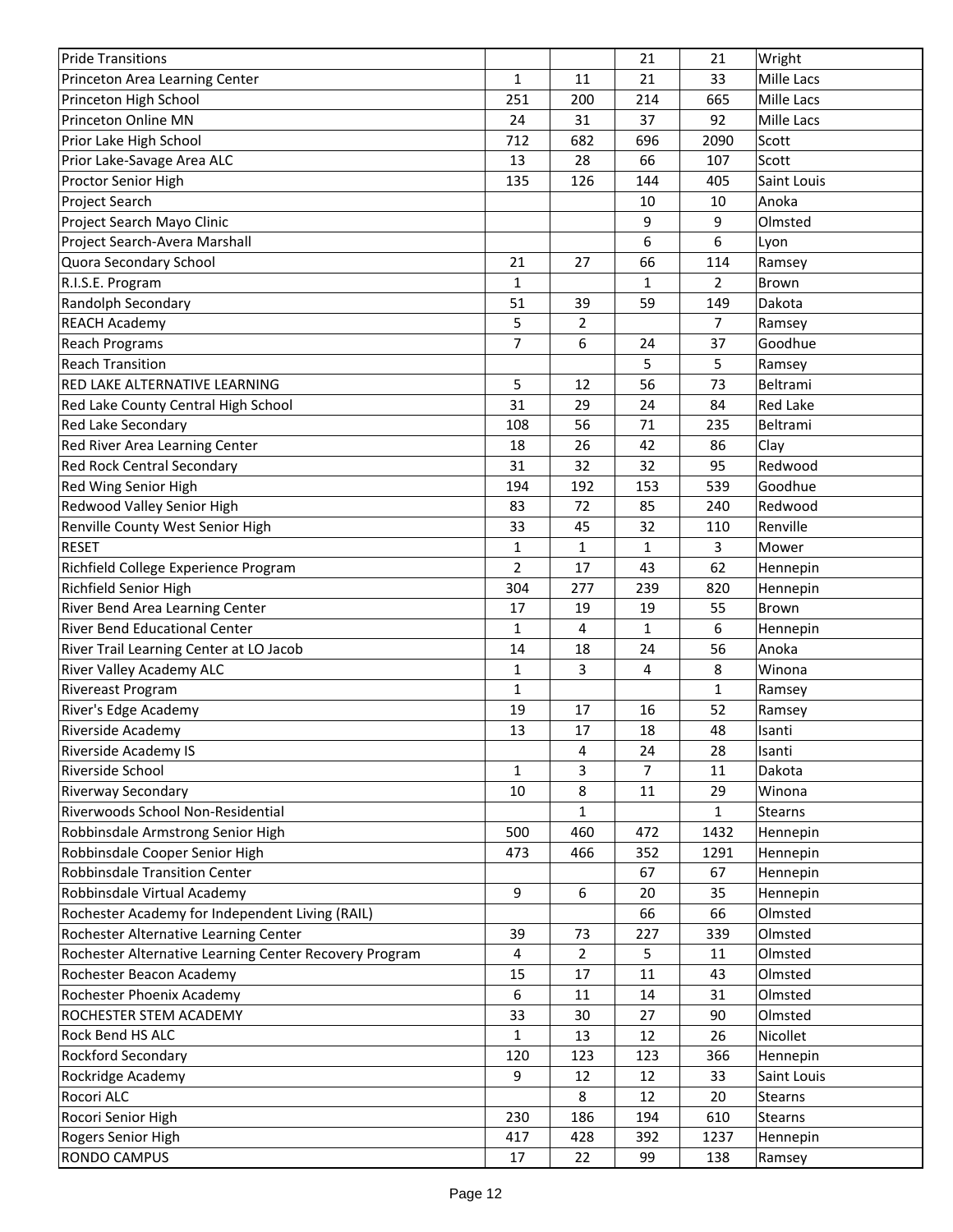| Roosevelt High School - SWS<br>2<br>2<br>Hennepin<br>Roosevelt Senior High<br>214<br>234<br>230<br>678<br>Hennepin<br>Olmsted<br>Rosa Parks Charter High School<br>16<br>19<br>31<br>66<br>97<br>Roseau Secondary<br>81<br>101<br>279<br>Roseau<br>9<br>35<br>87<br>Dakota<br>Rosemount Area Learning Center<br>131<br>605<br>1866<br>Dakota<br>Rosemount Senior High<br>665<br>596<br>Roseville Area Senior High<br>607<br>577<br>544<br>1728<br>Ramsey<br>43<br>Wilkin<br>Rothsay Secondary<br>18<br>15<br>10<br>Royalton High School<br>75<br>68<br>73<br>216<br>Morrison<br>47<br>RTR High School<br>49<br>48<br>144<br>Lincoln<br><b>RUM RIVER NORTH</b><br>30<br>Mille Lacs<br>7<br>13<br>10<br><b>Rum River Online</b><br>5<br>2<br>5<br>12<br>Mille Lacs<br>9<br>RUNESTONE REGIONAL LEARNING CENTER<br>22<br>63<br>94<br>Douglas<br>Rush City Secondary<br>73<br>59<br>59<br>Chisago<br>191<br>Rushford-Peterson Senior High<br>46<br>Fillmore<br>55<br>47<br>148<br>S St. Paul Community Lrng. Cntr.<br>9<br>28<br>96<br>Dakota<br>59<br><b>SAGE Academy Charter School</b><br>29<br>23<br>15<br>67<br>Hennepin<br>Sail Program<br>8<br>Wabasha<br>4<br>4<br>Saints Academy<br>20<br>35<br>70<br>Anoka<br>15<br><b>Saints Guided Studies</b><br>$\mathbf 1$<br>$\mathbf{1}$<br>Anoka<br>62<br>105<br>Saints Online<br>20<br>23<br>Anoka<br>Sartell Senior High<br>369<br>316<br>320<br>1005<br><b>Stearns</b><br>Sauk Centre Secondary<br>75<br>79<br>87<br>241<br><b>Stearns</b><br>Sauk Rapids-Rice Senior High<br>338<br>330<br>370<br>1038<br>Benton<br><b>School of Environmental Studies</b><br>174<br>339<br>Dakota<br>165<br>Sebeka Secondary<br>50<br>30<br>38<br>118<br>Wadena<br>6<br>3<br>5<br>Secondary Lighthouse<br>14<br>Anoka<br><b>Secondary Special Education</b><br>22<br>22<br>Hennepin<br>Secondary Technical Education Program S.T.E.P.<br>59<br>Anoka<br>17<br>42<br>Sejong Academy High School<br>24<br>24<br>Ramsey<br>Shakopee High School<br>738<br>2120<br>Scott<br>721<br>661<br>Sholund School for Girls<br>$\overline{2}$<br>4<br>10<br>Wright<br>4<br>90<br>93<br>Sibley East-Arlington Senior High<br>95<br>Sibley<br>278<br>Simley Alternative Program<br>10<br>15<br>25<br>Dakota<br>Simley Senior High<br>284<br>294<br>250<br>828<br>Dakota<br>3<br>Skillbuilding Opportunities for Academic Resiliency<br>$\overline{2}$<br>$\mathbf{1}$<br>Chisago<br>35<br>36<br>112<br>Sleepy Eye Sec.<br>Brown<br>41<br>9<br><b>SMEC ALC</b><br>4<br>18<br>31<br>Mower<br>SNW - Big Lake HS Transitions<br>20<br>20<br>Sherburne<br>SNW HS DCD Program<br>4<br>8<br>38<br>50<br>Wright<br><b>SOAR Campus</b><br>Hennepin<br>4<br>68<br>73<br>$\mathbf{1}$<br>South Campus Education Center<br>12<br>51<br>10<br>29<br>Ramsey<br>5<br>71<br>South Education Center Academy<br>12<br>54<br>Hennepin<br>South Ridge Secondary<br>42<br>45<br>35<br>122<br>Saint Louis<br>South Senior High<br>446<br>392<br>386<br>1224<br>Hennepin<br>South St. Paul High School<br>232<br>636<br>Dakota<br>224<br>180<br>South Washington Alternative High School<br>$\overline{2}$<br>21<br>78<br>101<br>Washington<br>SOUTHERN PLAINS AREA LEARNING CNTR.<br>6<br>18<br>12<br>36<br>Martin<br>3<br>9<br>Southern Plains Bridges<br>$\overline{4}$<br>16<br>Martin<br>Southland Senior High<br>31<br>36<br>34<br>101<br>Mower<br>Southwest High School - SWS<br>$\overline{2}$<br>1<br>$\mathbf{1}$<br>Hennepin<br>Southwest Senior High<br>498<br>498<br>441<br>1437<br>Hennepin<br>Special Ed.<br>Hennepin<br>12<br>12 | <b>Roosevelt Education Center</b> | 6 | 7 | 11 | 24 | Stearns           |
|----------------------------------------------------------------------------------------------------------------------------------------------------------------------------------------------------------------------------------------------------------------------------------------------------------------------------------------------------------------------------------------------------------------------------------------------------------------------------------------------------------------------------------------------------------------------------------------------------------------------------------------------------------------------------------------------------------------------------------------------------------------------------------------------------------------------------------------------------------------------------------------------------------------------------------------------------------------------------------------------------------------------------------------------------------------------------------------------------------------------------------------------------------------------------------------------------------------------------------------------------------------------------------------------------------------------------------------------------------------------------------------------------------------------------------------------------------------------------------------------------------------------------------------------------------------------------------------------------------------------------------------------------------------------------------------------------------------------------------------------------------------------------------------------------------------------------------------------------------------------------------------------------------------------------------------------------------------------------------------------------------------------------------------------------------------------------------------------------------------------------------------------------------------------------------------------------------------------------------------------------------------------------------------------------------------------------------------------------------------------------------------------------------------------------------------------------------------------------------------------------------------------------------------------------------------------------------------------------------------------------------------------------------------------------------------------------------------------------------------------------------------------------------------------------------------------------------------------------------------------------------------------------------------------------------------------------------------------------------------------------------------------------------------------------------------------------------------------------------------------------------------------------------------------------------------------------------------------------------------------------------------------------------------------------------------------------------------------------------------------------------------------------------------------------------------------------------------------------------------------------------------------------------------------|-----------------------------------|---|---|----|----|-------------------|
|                                                                                                                                                                                                                                                                                                                                                                                                                                                                                                                                                                                                                                                                                                                                                                                                                                                                                                                                                                                                                                                                                                                                                                                                                                                                                                                                                                                                                                                                                                                                                                                                                                                                                                                                                                                                                                                                                                                                                                                                                                                                                                                                                                                                                                                                                                                                                                                                                                                                                                                                                                                                                                                                                                                                                                                                                                                                                                                                                                                                                                                                                                                                                                                                                                                                                                                                                                                                                                                                                                                                              |                                   |   |   |    |    |                   |
|                                                                                                                                                                                                                                                                                                                                                                                                                                                                                                                                                                                                                                                                                                                                                                                                                                                                                                                                                                                                                                                                                                                                                                                                                                                                                                                                                                                                                                                                                                                                                                                                                                                                                                                                                                                                                                                                                                                                                                                                                                                                                                                                                                                                                                                                                                                                                                                                                                                                                                                                                                                                                                                                                                                                                                                                                                                                                                                                                                                                                                                                                                                                                                                                                                                                                                                                                                                                                                                                                                                                              |                                   |   |   |    |    |                   |
|                                                                                                                                                                                                                                                                                                                                                                                                                                                                                                                                                                                                                                                                                                                                                                                                                                                                                                                                                                                                                                                                                                                                                                                                                                                                                                                                                                                                                                                                                                                                                                                                                                                                                                                                                                                                                                                                                                                                                                                                                                                                                                                                                                                                                                                                                                                                                                                                                                                                                                                                                                                                                                                                                                                                                                                                                                                                                                                                                                                                                                                                                                                                                                                                                                                                                                                                                                                                                                                                                                                                              |                                   |   |   |    |    |                   |
|                                                                                                                                                                                                                                                                                                                                                                                                                                                                                                                                                                                                                                                                                                                                                                                                                                                                                                                                                                                                                                                                                                                                                                                                                                                                                                                                                                                                                                                                                                                                                                                                                                                                                                                                                                                                                                                                                                                                                                                                                                                                                                                                                                                                                                                                                                                                                                                                                                                                                                                                                                                                                                                                                                                                                                                                                                                                                                                                                                                                                                                                                                                                                                                                                                                                                                                                                                                                                                                                                                                                              |                                   |   |   |    |    |                   |
|                                                                                                                                                                                                                                                                                                                                                                                                                                                                                                                                                                                                                                                                                                                                                                                                                                                                                                                                                                                                                                                                                                                                                                                                                                                                                                                                                                                                                                                                                                                                                                                                                                                                                                                                                                                                                                                                                                                                                                                                                                                                                                                                                                                                                                                                                                                                                                                                                                                                                                                                                                                                                                                                                                                                                                                                                                                                                                                                                                                                                                                                                                                                                                                                                                                                                                                                                                                                                                                                                                                                              |                                   |   |   |    |    |                   |
|                                                                                                                                                                                                                                                                                                                                                                                                                                                                                                                                                                                                                                                                                                                                                                                                                                                                                                                                                                                                                                                                                                                                                                                                                                                                                                                                                                                                                                                                                                                                                                                                                                                                                                                                                                                                                                                                                                                                                                                                                                                                                                                                                                                                                                                                                                                                                                                                                                                                                                                                                                                                                                                                                                                                                                                                                                                                                                                                                                                                                                                                                                                                                                                                                                                                                                                                                                                                                                                                                                                                              |                                   |   |   |    |    |                   |
|                                                                                                                                                                                                                                                                                                                                                                                                                                                                                                                                                                                                                                                                                                                                                                                                                                                                                                                                                                                                                                                                                                                                                                                                                                                                                                                                                                                                                                                                                                                                                                                                                                                                                                                                                                                                                                                                                                                                                                                                                                                                                                                                                                                                                                                                                                                                                                                                                                                                                                                                                                                                                                                                                                                                                                                                                                                                                                                                                                                                                                                                                                                                                                                                                                                                                                                                                                                                                                                                                                                                              |                                   |   |   |    |    |                   |
|                                                                                                                                                                                                                                                                                                                                                                                                                                                                                                                                                                                                                                                                                                                                                                                                                                                                                                                                                                                                                                                                                                                                                                                                                                                                                                                                                                                                                                                                                                                                                                                                                                                                                                                                                                                                                                                                                                                                                                                                                                                                                                                                                                                                                                                                                                                                                                                                                                                                                                                                                                                                                                                                                                                                                                                                                                                                                                                                                                                                                                                                                                                                                                                                                                                                                                                                                                                                                                                                                                                                              |                                   |   |   |    |    |                   |
|                                                                                                                                                                                                                                                                                                                                                                                                                                                                                                                                                                                                                                                                                                                                                                                                                                                                                                                                                                                                                                                                                                                                                                                                                                                                                                                                                                                                                                                                                                                                                                                                                                                                                                                                                                                                                                                                                                                                                                                                                                                                                                                                                                                                                                                                                                                                                                                                                                                                                                                                                                                                                                                                                                                                                                                                                                                                                                                                                                                                                                                                                                                                                                                                                                                                                                                                                                                                                                                                                                                                              |                                   |   |   |    |    |                   |
|                                                                                                                                                                                                                                                                                                                                                                                                                                                                                                                                                                                                                                                                                                                                                                                                                                                                                                                                                                                                                                                                                                                                                                                                                                                                                                                                                                                                                                                                                                                                                                                                                                                                                                                                                                                                                                                                                                                                                                                                                                                                                                                                                                                                                                                                                                                                                                                                                                                                                                                                                                                                                                                                                                                                                                                                                                                                                                                                                                                                                                                                                                                                                                                                                                                                                                                                                                                                                                                                                                                                              |                                   |   |   |    |    |                   |
|                                                                                                                                                                                                                                                                                                                                                                                                                                                                                                                                                                                                                                                                                                                                                                                                                                                                                                                                                                                                                                                                                                                                                                                                                                                                                                                                                                                                                                                                                                                                                                                                                                                                                                                                                                                                                                                                                                                                                                                                                                                                                                                                                                                                                                                                                                                                                                                                                                                                                                                                                                                                                                                                                                                                                                                                                                                                                                                                                                                                                                                                                                                                                                                                                                                                                                                                                                                                                                                                                                                                              |                                   |   |   |    |    |                   |
|                                                                                                                                                                                                                                                                                                                                                                                                                                                                                                                                                                                                                                                                                                                                                                                                                                                                                                                                                                                                                                                                                                                                                                                                                                                                                                                                                                                                                                                                                                                                                                                                                                                                                                                                                                                                                                                                                                                                                                                                                                                                                                                                                                                                                                                                                                                                                                                                                                                                                                                                                                                                                                                                                                                                                                                                                                                                                                                                                                                                                                                                                                                                                                                                                                                                                                                                                                                                                                                                                                                                              |                                   |   |   |    |    |                   |
|                                                                                                                                                                                                                                                                                                                                                                                                                                                                                                                                                                                                                                                                                                                                                                                                                                                                                                                                                                                                                                                                                                                                                                                                                                                                                                                                                                                                                                                                                                                                                                                                                                                                                                                                                                                                                                                                                                                                                                                                                                                                                                                                                                                                                                                                                                                                                                                                                                                                                                                                                                                                                                                                                                                                                                                                                                                                                                                                                                                                                                                                                                                                                                                                                                                                                                                                                                                                                                                                                                                                              |                                   |   |   |    |    |                   |
|                                                                                                                                                                                                                                                                                                                                                                                                                                                                                                                                                                                                                                                                                                                                                                                                                                                                                                                                                                                                                                                                                                                                                                                                                                                                                                                                                                                                                                                                                                                                                                                                                                                                                                                                                                                                                                                                                                                                                                                                                                                                                                                                                                                                                                                                                                                                                                                                                                                                                                                                                                                                                                                                                                                                                                                                                                                                                                                                                                                                                                                                                                                                                                                                                                                                                                                                                                                                                                                                                                                                              |                                   |   |   |    |    |                   |
|                                                                                                                                                                                                                                                                                                                                                                                                                                                                                                                                                                                                                                                                                                                                                                                                                                                                                                                                                                                                                                                                                                                                                                                                                                                                                                                                                                                                                                                                                                                                                                                                                                                                                                                                                                                                                                                                                                                                                                                                                                                                                                                                                                                                                                                                                                                                                                                                                                                                                                                                                                                                                                                                                                                                                                                                                                                                                                                                                                                                                                                                                                                                                                                                                                                                                                                                                                                                                                                                                                                                              |                                   |   |   |    |    |                   |
|                                                                                                                                                                                                                                                                                                                                                                                                                                                                                                                                                                                                                                                                                                                                                                                                                                                                                                                                                                                                                                                                                                                                                                                                                                                                                                                                                                                                                                                                                                                                                                                                                                                                                                                                                                                                                                                                                                                                                                                                                                                                                                                                                                                                                                                                                                                                                                                                                                                                                                                                                                                                                                                                                                                                                                                                                                                                                                                                                                                                                                                                                                                                                                                                                                                                                                                                                                                                                                                                                                                                              |                                   |   |   |    |    |                   |
|                                                                                                                                                                                                                                                                                                                                                                                                                                                                                                                                                                                                                                                                                                                                                                                                                                                                                                                                                                                                                                                                                                                                                                                                                                                                                                                                                                                                                                                                                                                                                                                                                                                                                                                                                                                                                                                                                                                                                                                                                                                                                                                                                                                                                                                                                                                                                                                                                                                                                                                                                                                                                                                                                                                                                                                                                                                                                                                                                                                                                                                                                                                                                                                                                                                                                                                                                                                                                                                                                                                                              |                                   |   |   |    |    |                   |
|                                                                                                                                                                                                                                                                                                                                                                                                                                                                                                                                                                                                                                                                                                                                                                                                                                                                                                                                                                                                                                                                                                                                                                                                                                                                                                                                                                                                                                                                                                                                                                                                                                                                                                                                                                                                                                                                                                                                                                                                                                                                                                                                                                                                                                                                                                                                                                                                                                                                                                                                                                                                                                                                                                                                                                                                                                                                                                                                                                                                                                                                                                                                                                                                                                                                                                                                                                                                                                                                                                                                              |                                   |   |   |    |    |                   |
|                                                                                                                                                                                                                                                                                                                                                                                                                                                                                                                                                                                                                                                                                                                                                                                                                                                                                                                                                                                                                                                                                                                                                                                                                                                                                                                                                                                                                                                                                                                                                                                                                                                                                                                                                                                                                                                                                                                                                                                                                                                                                                                                                                                                                                                                                                                                                                                                                                                                                                                                                                                                                                                                                                                                                                                                                                                                                                                                                                                                                                                                                                                                                                                                                                                                                                                                                                                                                                                                                                                                              |                                   |   |   |    |    |                   |
|                                                                                                                                                                                                                                                                                                                                                                                                                                                                                                                                                                                                                                                                                                                                                                                                                                                                                                                                                                                                                                                                                                                                                                                                                                                                                                                                                                                                                                                                                                                                                                                                                                                                                                                                                                                                                                                                                                                                                                                                                                                                                                                                                                                                                                                                                                                                                                                                                                                                                                                                                                                                                                                                                                                                                                                                                                                                                                                                                                                                                                                                                                                                                                                                                                                                                                                                                                                                                                                                                                                                              |                                   |   |   |    |    |                   |
|                                                                                                                                                                                                                                                                                                                                                                                                                                                                                                                                                                                                                                                                                                                                                                                                                                                                                                                                                                                                                                                                                                                                                                                                                                                                                                                                                                                                                                                                                                                                                                                                                                                                                                                                                                                                                                                                                                                                                                                                                                                                                                                                                                                                                                                                                                                                                                                                                                                                                                                                                                                                                                                                                                                                                                                                                                                                                                                                                                                                                                                                                                                                                                                                                                                                                                                                                                                                                                                                                                                                              |                                   |   |   |    |    |                   |
|                                                                                                                                                                                                                                                                                                                                                                                                                                                                                                                                                                                                                                                                                                                                                                                                                                                                                                                                                                                                                                                                                                                                                                                                                                                                                                                                                                                                                                                                                                                                                                                                                                                                                                                                                                                                                                                                                                                                                                                                                                                                                                                                                                                                                                                                                                                                                                                                                                                                                                                                                                                                                                                                                                                                                                                                                                                                                                                                                                                                                                                                                                                                                                                                                                                                                                                                                                                                                                                                                                                                              |                                   |   |   |    |    |                   |
|                                                                                                                                                                                                                                                                                                                                                                                                                                                                                                                                                                                                                                                                                                                                                                                                                                                                                                                                                                                                                                                                                                                                                                                                                                                                                                                                                                                                                                                                                                                                                                                                                                                                                                                                                                                                                                                                                                                                                                                                                                                                                                                                                                                                                                                                                                                                                                                                                                                                                                                                                                                                                                                                                                                                                                                                                                                                                                                                                                                                                                                                                                                                                                                                                                                                                                                                                                                                                                                                                                                                              |                                   |   |   |    |    |                   |
|                                                                                                                                                                                                                                                                                                                                                                                                                                                                                                                                                                                                                                                                                                                                                                                                                                                                                                                                                                                                                                                                                                                                                                                                                                                                                                                                                                                                                                                                                                                                                                                                                                                                                                                                                                                                                                                                                                                                                                                                                                                                                                                                                                                                                                                                                                                                                                                                                                                                                                                                                                                                                                                                                                                                                                                                                                                                                                                                                                                                                                                                                                                                                                                                                                                                                                                                                                                                                                                                                                                                              |                                   |   |   |    |    |                   |
|                                                                                                                                                                                                                                                                                                                                                                                                                                                                                                                                                                                                                                                                                                                                                                                                                                                                                                                                                                                                                                                                                                                                                                                                                                                                                                                                                                                                                                                                                                                                                                                                                                                                                                                                                                                                                                                                                                                                                                                                                                                                                                                                                                                                                                                                                                                                                                                                                                                                                                                                                                                                                                                                                                                                                                                                                                                                                                                                                                                                                                                                                                                                                                                                                                                                                                                                                                                                                                                                                                                                              |                                   |   |   |    |    |                   |
|                                                                                                                                                                                                                                                                                                                                                                                                                                                                                                                                                                                                                                                                                                                                                                                                                                                                                                                                                                                                                                                                                                                                                                                                                                                                                                                                                                                                                                                                                                                                                                                                                                                                                                                                                                                                                                                                                                                                                                                                                                                                                                                                                                                                                                                                                                                                                                                                                                                                                                                                                                                                                                                                                                                                                                                                                                                                                                                                                                                                                                                                                                                                                                                                                                                                                                                                                                                                                                                                                                                                              |                                   |   |   |    |    |                   |
|                                                                                                                                                                                                                                                                                                                                                                                                                                                                                                                                                                                                                                                                                                                                                                                                                                                                                                                                                                                                                                                                                                                                                                                                                                                                                                                                                                                                                                                                                                                                                                                                                                                                                                                                                                                                                                                                                                                                                                                                                                                                                                                                                                                                                                                                                                                                                                                                                                                                                                                                                                                                                                                                                                                                                                                                                                                                                                                                                                                                                                                                                                                                                                                                                                                                                                                                                                                                                                                                                                                                              |                                   |   |   |    |    |                   |
|                                                                                                                                                                                                                                                                                                                                                                                                                                                                                                                                                                                                                                                                                                                                                                                                                                                                                                                                                                                                                                                                                                                                                                                                                                                                                                                                                                                                                                                                                                                                                                                                                                                                                                                                                                                                                                                                                                                                                                                                                                                                                                                                                                                                                                                                                                                                                                                                                                                                                                                                                                                                                                                                                                                                                                                                                                                                                                                                                                                                                                                                                                                                                                                                                                                                                                                                                                                                                                                                                                                                              |                                   |   |   |    |    |                   |
|                                                                                                                                                                                                                                                                                                                                                                                                                                                                                                                                                                                                                                                                                                                                                                                                                                                                                                                                                                                                                                                                                                                                                                                                                                                                                                                                                                                                                                                                                                                                                                                                                                                                                                                                                                                                                                                                                                                                                                                                                                                                                                                                                                                                                                                                                                                                                                                                                                                                                                                                                                                                                                                                                                                                                                                                                                                                                                                                                                                                                                                                                                                                                                                                                                                                                                                                                                                                                                                                                                                                              |                                   |   |   |    |    |                   |
|                                                                                                                                                                                                                                                                                                                                                                                                                                                                                                                                                                                                                                                                                                                                                                                                                                                                                                                                                                                                                                                                                                                                                                                                                                                                                                                                                                                                                                                                                                                                                                                                                                                                                                                                                                                                                                                                                                                                                                                                                                                                                                                                                                                                                                                                                                                                                                                                                                                                                                                                                                                                                                                                                                                                                                                                                                                                                                                                                                                                                                                                                                                                                                                                                                                                                                                                                                                                                                                                                                                                              |                                   |   |   |    |    |                   |
|                                                                                                                                                                                                                                                                                                                                                                                                                                                                                                                                                                                                                                                                                                                                                                                                                                                                                                                                                                                                                                                                                                                                                                                                                                                                                                                                                                                                                                                                                                                                                                                                                                                                                                                                                                                                                                                                                                                                                                                                                                                                                                                                                                                                                                                                                                                                                                                                                                                                                                                                                                                                                                                                                                                                                                                                                                                                                                                                                                                                                                                                                                                                                                                                                                                                                                                                                                                                                                                                                                                                              |                                   |   |   |    |    |                   |
|                                                                                                                                                                                                                                                                                                                                                                                                                                                                                                                                                                                                                                                                                                                                                                                                                                                                                                                                                                                                                                                                                                                                                                                                                                                                                                                                                                                                                                                                                                                                                                                                                                                                                                                                                                                                                                                                                                                                                                                                                                                                                                                                                                                                                                                                                                                                                                                                                                                                                                                                                                                                                                                                                                                                                                                                                                                                                                                                                                                                                                                                                                                                                                                                                                                                                                                                                                                                                                                                                                                                              |                                   |   |   |    |    |                   |
|                                                                                                                                                                                                                                                                                                                                                                                                                                                                                                                                                                                                                                                                                                                                                                                                                                                                                                                                                                                                                                                                                                                                                                                                                                                                                                                                                                                                                                                                                                                                                                                                                                                                                                                                                                                                                                                                                                                                                                                                                                                                                                                                                                                                                                                                                                                                                                                                                                                                                                                                                                                                                                                                                                                                                                                                                                                                                                                                                                                                                                                                                                                                                                                                                                                                                                                                                                                                                                                                                                                                              |                                   |   |   |    |    |                   |
|                                                                                                                                                                                                                                                                                                                                                                                                                                                                                                                                                                                                                                                                                                                                                                                                                                                                                                                                                                                                                                                                                                                                                                                                                                                                                                                                                                                                                                                                                                                                                                                                                                                                                                                                                                                                                                                                                                                                                                                                                                                                                                                                                                                                                                                                                                                                                                                                                                                                                                                                                                                                                                                                                                                                                                                                                                                                                                                                                                                                                                                                                                                                                                                                                                                                                                                                                                                                                                                                                                                                              |                                   |   |   |    |    |                   |
|                                                                                                                                                                                                                                                                                                                                                                                                                                                                                                                                                                                                                                                                                                                                                                                                                                                                                                                                                                                                                                                                                                                                                                                                                                                                                                                                                                                                                                                                                                                                                                                                                                                                                                                                                                                                                                                                                                                                                                                                                                                                                                                                                                                                                                                                                                                                                                                                                                                                                                                                                                                                                                                                                                                                                                                                                                                                                                                                                                                                                                                                                                                                                                                                                                                                                                                                                                                                                                                                                                                                              |                                   |   |   |    |    |                   |
|                                                                                                                                                                                                                                                                                                                                                                                                                                                                                                                                                                                                                                                                                                                                                                                                                                                                                                                                                                                                                                                                                                                                                                                                                                                                                                                                                                                                                                                                                                                                                                                                                                                                                                                                                                                                                                                                                                                                                                                                                                                                                                                                                                                                                                                                                                                                                                                                                                                                                                                                                                                                                                                                                                                                                                                                                                                                                                                                                                                                                                                                                                                                                                                                                                                                                                                                                                                                                                                                                                                                              |                                   |   |   |    |    |                   |
|                                                                                                                                                                                                                                                                                                                                                                                                                                                                                                                                                                                                                                                                                                                                                                                                                                                                                                                                                                                                                                                                                                                                                                                                                                                                                                                                                                                                                                                                                                                                                                                                                                                                                                                                                                                                                                                                                                                                                                                                                                                                                                                                                                                                                                                                                                                                                                                                                                                                                                                                                                                                                                                                                                                                                                                                                                                                                                                                                                                                                                                                                                                                                                                                                                                                                                                                                                                                                                                                                                                                              |                                   |   |   |    |    |                   |
|                                                                                                                                                                                                                                                                                                                                                                                                                                                                                                                                                                                                                                                                                                                                                                                                                                                                                                                                                                                                                                                                                                                                                                                                                                                                                                                                                                                                                                                                                                                                                                                                                                                                                                                                                                                                                                                                                                                                                                                                                                                                                                                                                                                                                                                                                                                                                                                                                                                                                                                                                                                                                                                                                                                                                                                                                                                                                                                                                                                                                                                                                                                                                                                                                                                                                                                                                                                                                                                                                                                                              |                                   |   |   |    |    |                   |
|                                                                                                                                                                                                                                                                                                                                                                                                                                                                                                                                                                                                                                                                                                                                                                                                                                                                                                                                                                                                                                                                                                                                                                                                                                                                                                                                                                                                                                                                                                                                                                                                                                                                                                                                                                                                                                                                                                                                                                                                                                                                                                                                                                                                                                                                                                                                                                                                                                                                                                                                                                                                                                                                                                                                                                                                                                                                                                                                                                                                                                                                                                                                                                                                                                                                                                                                                                                                                                                                                                                                              |                                   |   |   |    |    |                   |
|                                                                                                                                                                                                                                                                                                                                                                                                                                                                                                                                                                                                                                                                                                                                                                                                                                                                                                                                                                                                                                                                                                                                                                                                                                                                                                                                                                                                                                                                                                                                                                                                                                                                                                                                                                                                                                                                                                                                                                                                                                                                                                                                                                                                                                                                                                                                                                                                                                                                                                                                                                                                                                                                                                                                                                                                                                                                                                                                                                                                                                                                                                                                                                                                                                                                                                                                                                                                                                                                                                                                              |                                   |   |   |    |    |                   |
|                                                                                                                                                                                                                                                                                                                                                                                                                                                                                                                                                                                                                                                                                                                                                                                                                                                                                                                                                                                                                                                                                                                                                                                                                                                                                                                                                                                                                                                                                                                                                                                                                                                                                                                                                                                                                                                                                                                                                                                                                                                                                                                                                                                                                                                                                                                                                                                                                                                                                                                                                                                                                                                                                                                                                                                                                                                                                                                                                                                                                                                                                                                                                                                                                                                                                                                                                                                                                                                                                                                                              |                                   |   |   |    |    |                   |
|                                                                                                                                                                                                                                                                                                                                                                                                                                                                                                                                                                                                                                                                                                                                                                                                                                                                                                                                                                                                                                                                                                                                                                                                                                                                                                                                                                                                                                                                                                                                                                                                                                                                                                                                                                                                                                                                                                                                                                                                                                                                                                                                                                                                                                                                                                                                                                                                                                                                                                                                                                                                                                                                                                                                                                                                                                                                                                                                                                                                                                                                                                                                                                                                                                                                                                                                                                                                                                                                                                                                              |                                   |   |   |    |    |                   |
|                                                                                                                                                                                                                                                                                                                                                                                                                                                                                                                                                                                                                                                                                                                                                                                                                                                                                                                                                                                                                                                                                                                                                                                                                                                                                                                                                                                                                                                                                                                                                                                                                                                                                                                                                                                                                                                                                                                                                                                                                                                                                                                                                                                                                                                                                                                                                                                                                                                                                                                                                                                                                                                                                                                                                                                                                                                                                                                                                                                                                                                                                                                                                                                                                                                                                                                                                                                                                                                                                                                                              |                                   |   |   |    |    |                   |
|                                                                                                                                                                                                                                                                                                                                                                                                                                                                                                                                                                                                                                                                                                                                                                                                                                                                                                                                                                                                                                                                                                                                                                                                                                                                                                                                                                                                                                                                                                                                                                                                                                                                                                                                                                                                                                                                                                                                                                                                                                                                                                                                                                                                                                                                                                                                                                                                                                                                                                                                                                                                                                                                                                                                                                                                                                                                                                                                                                                                                                                                                                                                                                                                                                                                                                                                                                                                                                                                                                                                              |                                   |   |   |    |    |                   |
|                                                                                                                                                                                                                                                                                                                                                                                                                                                                                                                                                                                                                                                                                                                                                                                                                                                                                                                                                                                                                                                                                                                                                                                                                                                                                                                                                                                                                                                                                                                                                                                                                                                                                                                                                                                                                                                                                                                                                                                                                                                                                                                                                                                                                                                                                                                                                                                                                                                                                                                                                                                                                                                                                                                                                                                                                                                                                                                                                                                                                                                                                                                                                                                                                                                                                                                                                                                                                                                                                                                                              |                                   |   |   |    |    |                   |
|                                                                                                                                                                                                                                                                                                                                                                                                                                                                                                                                                                                                                                                                                                                                                                                                                                                                                                                                                                                                                                                                                                                                                                                                                                                                                                                                                                                                                                                                                                                                                                                                                                                                                                                                                                                                                                                                                                                                                                                                                                                                                                                                                                                                                                                                                                                                                                                                                                                                                                                                                                                                                                                                                                                                                                                                                                                                                                                                                                                                                                                                                                                                                                                                                                                                                                                                                                                                                                                                                                                                              |                                   |   |   |    |    |                   |
|                                                                                                                                                                                                                                                                                                                                                                                                                                                                                                                                                                                                                                                                                                                                                                                                                                                                                                                                                                                                                                                                                                                                                                                                                                                                                                                                                                                                                                                                                                                                                                                                                                                                                                                                                                                                                                                                                                                                                                                                                                                                                                                                                                                                                                                                                                                                                                                                                                                                                                                                                                                                                                                                                                                                                                                                                                                                                                                                                                                                                                                                                                                                                                                                                                                                                                                                                                                                                                                                                                                                              |                                   |   |   |    |    |                   |
|                                                                                                                                                                                                                                                                                                                                                                                                                                                                                                                                                                                                                                                                                                                                                                                                                                                                                                                                                                                                                                                                                                                                                                                                                                                                                                                                                                                                                                                                                                                                                                                                                                                                                                                                                                                                                                                                                                                                                                                                                                                                                                                                                                                                                                                                                                                                                                                                                                                                                                                                                                                                                                                                                                                                                                                                                                                                                                                                                                                                                                                                                                                                                                                                                                                                                                                                                                                                                                                                                                                                              |                                   |   |   |    |    |                   |
|                                                                                                                                                                                                                                                                                                                                                                                                                                                                                                                                                                                                                                                                                                                                                                                                                                                                                                                                                                                                                                                                                                                                                                                                                                                                                                                                                                                                                                                                                                                                                                                                                                                                                                                                                                                                                                                                                                                                                                                                                                                                                                                                                                                                                                                                                                                                                                                                                                                                                                                                                                                                                                                                                                                                                                                                                                                                                                                                                                                                                                                                                                                                                                                                                                                                                                                                                                                                                                                                                                                                              |                                   |   |   |    |    |                   |
|                                                                                                                                                                                                                                                                                                                                                                                                                                                                                                                                                                                                                                                                                                                                                                                                                                                                                                                                                                                                                                                                                                                                                                                                                                                                                                                                                                                                                                                                                                                                                                                                                                                                                                                                                                                                                                                                                                                                                                                                                                                                                                                                                                                                                                                                                                                                                                                                                                                                                                                                                                                                                                                                                                                                                                                                                                                                                                                                                                                                                                                                                                                                                                                                                                                                                                                                                                                                                                                                                                                                              |                                   |   |   |    |    |                   |
|                                                                                                                                                                                                                                                                                                                                                                                                                                                                                                                                                                                                                                                                                                                                                                                                                                                                                                                                                                                                                                                                                                                                                                                                                                                                                                                                                                                                                                                                                                                                                                                                                                                                                                                                                                                                                                                                                                                                                                                                                                                                                                                                                                                                                                                                                                                                                                                                                                                                                                                                                                                                                                                                                                                                                                                                                                                                                                                                                                                                                                                                                                                                                                                                                                                                                                                                                                                                                                                                                                                                              |                                   |   |   |    |    |                   |
|                                                                                                                                                                                                                                                                                                                                                                                                                                                                                                                                                                                                                                                                                                                                                                                                                                                                                                                                                                                                                                                                                                                                                                                                                                                                                                                                                                                                                                                                                                                                                                                                                                                                                                                                                                                                                                                                                                                                                                                                                                                                                                                                                                                                                                                                                                                                                                                                                                                                                                                                                                                                                                                                                                                                                                                                                                                                                                                                                                                                                                                                                                                                                                                                                                                                                                                                                                                                                                                                                                                                              |                                   |   |   |    |    |                   |
|                                                                                                                                                                                                                                                                                                                                                                                                                                                                                                                                                                                                                                                                                                                                                                                                                                                                                                                                                                                                                                                                                                                                                                                                                                                                                                                                                                                                                                                                                                                                                                                                                                                                                                                                                                                                                                                                                                                                                                                                                                                                                                                                                                                                                                                                                                                                                                                                                                                                                                                                                                                                                                                                                                                                                                                                                                                                                                                                                                                                                                                                                                                                                                                                                                                                                                                                                                                                                                                                                                                                              |                                   |   |   |    |    |                   |
|                                                                                                                                                                                                                                                                                                                                                                                                                                                                                                                                                                                                                                                                                                                                                                                                                                                                                                                                                                                                                                                                                                                                                                                                                                                                                                                                                                                                                                                                                                                                                                                                                                                                                                                                                                                                                                                                                                                                                                                                                                                                                                                                                                                                                                                                                                                                                                                                                                                                                                                                                                                                                                                                                                                                                                                                                                                                                                                                                                                                                                                                                                                                                                                                                                                                                                                                                                                                                                                                                                                                              |                                   |   |   |    |    |                   |
|                                                                                                                                                                                                                                                                                                                                                                                                                                                                                                                                                                                                                                                                                                                                                                                                                                                                                                                                                                                                                                                                                                                                                                                                                                                                                                                                                                                                                                                                                                                                                                                                                                                                                                                                                                                                                                                                                                                                                                                                                                                                                                                                                                                                                                                                                                                                                                                                                                                                                                                                                                                                                                                                                                                                                                                                                                                                                                                                                                                                                                                                                                                                                                                                                                                                                                                                                                                                                                                                                                                                              | <b>Special Education</b>          |   |   | 5  | 5  | <b>Blue Earth</b> |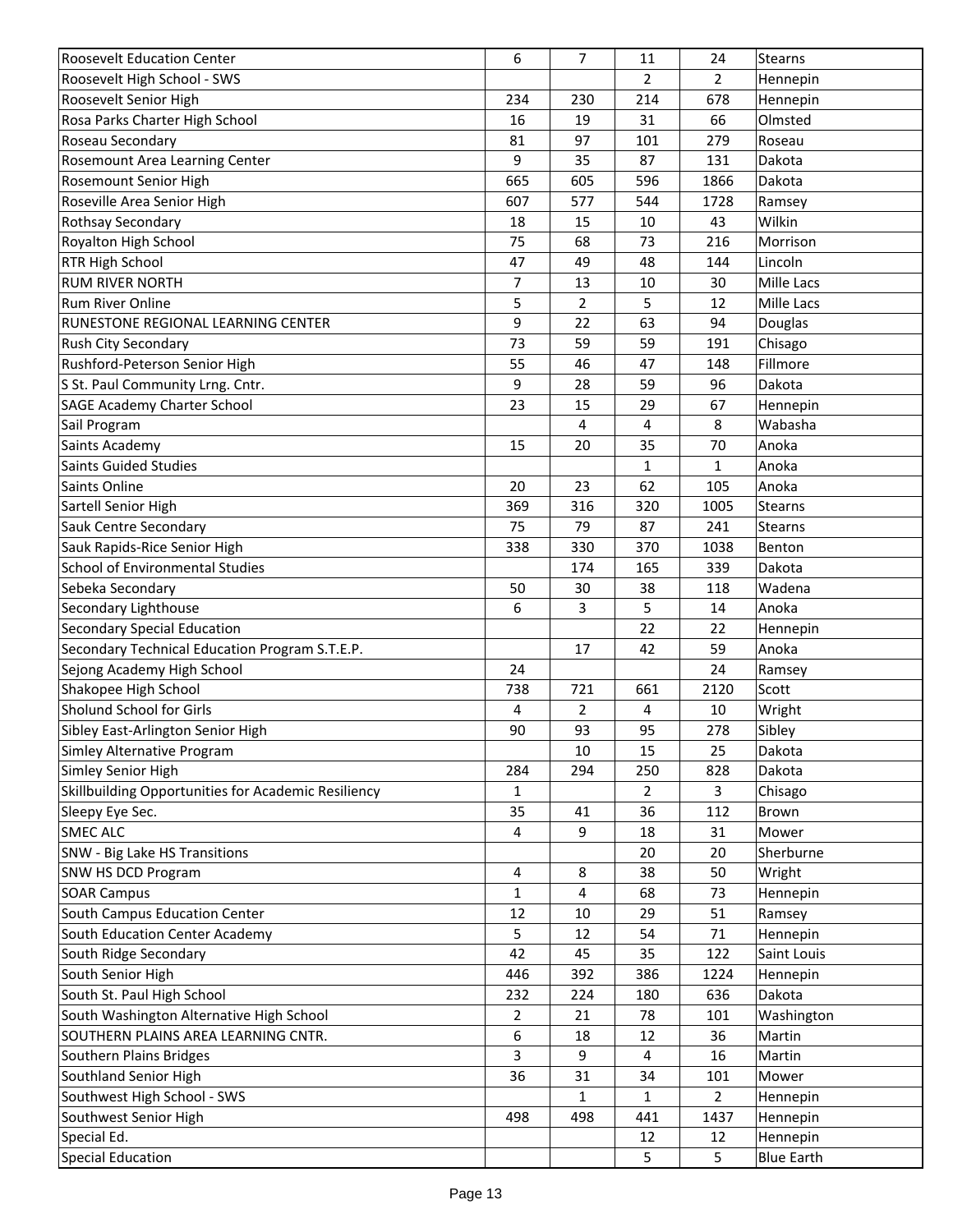| <b>Special Education Facilities</b>       |                |                | 64             | 64             | <b>Stearns</b>    |
|-------------------------------------------|----------------|----------------|----------------|----------------|-------------------|
| Spectrum High School                      | 114            | 104            | 79             | 297            | Sherburne         |
| <b>Spring Grove Secondary</b>             | 29             | 23             | 31             | 83             | Houston           |
| Spring Lake Park Senior High              | 449            | 476            | 414            | 1339           | Anoka             |
| Springfield Secondary                     | 40             | 39             | 43             | 122            | Brown             |
| St Cloud Hospital Progs-Residential       | 4              | 5              | $\overline{7}$ | 16             | <b>Stearns</b>    |
| St Croix Valley Area Learning Cntr.       | 4              | 16             | 54             | 74             | Washington        |
| St Paul Conservatory Performing Art       | 116            | 116            | 119            | 351            | Ramsey            |
| St. Anthony Village Senior High           | 175            | 165            | 161            | 501            | Hennepin          |
| St. Charles Secondary                     | 86             | 67             | 74             | 227            | Winona            |
| St. Clair Secondary                       | 55             | 49             | 51             | 155            | <b>Blue Earth</b> |
| St. Cloud Area Learning Center            | 13             | 50             | 170            | 233            | <b>Stearns</b>    |
| St. Cloud Group Home                      | 2              | 1              | 1              | 4              | <b>Stearns</b>    |
| St. Cloud Hospital Programs Non-Res       | 3              | $\overline{2}$ | 1              | 6              | Stearns           |
| St. Croix Preparatory Academy Upper       | 99             | 94             | 92             | 285            | Washington        |
| St. Francis High                          | 308            | 308            | 271            | 887            | Anoka             |
| St. James Middle/High School              | 82             | 68             | 61             | 211            | Watonwan          |
| St. Louis Park Senior High                | 364            | 355            | 374            | 1093           | Hennepin          |
| St. Michael-Albertville Senior High       | 544            | 567            | 510            | 1621           | Wright            |
| St. Peter High School                     | 185            | 146            | 176            | 507            | Nicollet          |
| <b>STAARS</b>                             |                |                | $\overline{7}$ | $\overline{7}$ | Dakota            |
| <b>Stadium View</b>                       | 4              | 9              | 15             | 28             | Hennepin          |
|                                           | 91             | 77             | 71             | 239            | Todd              |
| <b>Staples-Motley Senior High</b>         |                |                |                |                |                   |
| Step                                      |                |                | 48             | 48             | Washington        |
| STEP ACADEMY CHARTER SCHOOL               | 71             | 63             | 50             | 184            | Ramsey            |
| <b>STEP Ahead High School</b>             | 11             | 39             | 83             | 133            | Anoka             |
| Step TD Program                           |                |                | 21             | 21             | Wright            |
| Stephen Senior High                       | 20             | 27             | 27             | 74             | Marshall          |
| <b>Steps Toward Adult Responsibility</b>  |                |                | 25             | 25             | Carver            |
| <b>Stewartville Senior High</b>           | 172            | 145            | 148            | 465            | Olmsted           |
| Stillwater Area High School               | 654            | 691            | 675            | 2020           | Washington        |
| <b>Success Program</b>                    | 1              | 1              | $\mathbf{1}$   | 3              | Mower             |
| <b>Success West</b>                       | 1              | 1              | $\mathbf{1}$   | 3              | Freeborn          |
| <b>Summit Learning Program</b>            | 4              | 9              | 11             | 24             | Houston           |
| Superior Academy                          | 4              | 5              | 1              | 10             | Saint Louis       |
| SW Metro ALC                              | 7              | 19             | 59             | 85             | Carver            |
| SW Metro CCJ                              |                | 1              |                | $\mathbf{1}$   | Carver            |
| SW Metro Day Treatment                    | 4              | 4              | 6              | 14             | Scott             |
| SW Metro Independent Study                |                |                | 3              | 3              | Carver            |
| SW Metro JAF                              |                | 2              | $\overline{2}$ | 4              | Scott             |
| SW Metro Level 4 Programs                 | 16             | 15             | 33             | 64             | Scott             |
| SW Metro Online Learning                  |                |                | 10             | 10             | Carver            |
| SW Metro Waseca                           | 3              | $\overline{2}$ | $\mathbf{1}$   | 6              | Waseca            |
| SW Shakopee Special Ed                    |                |                | 42             | 42             | Scott             |
| Swanville Secondary                       | 32             | 21             | 16             | 69             | Morrison          |
| SWWC Alternative Learning Center - Windom |                | 7              | 15             | 22             | Cottonwood        |
| <b>SWWC ELC - Belview</b>                 | $\mathbf{1}$   | 3              | 4              | 8              | Redwood           |
| <b>SWWC ELC - Cosmos</b>                  | $\overline{2}$ | 2              | 6              | 10             | Meeker            |
| SWWC ELC - Montevideo                     | 1              | 3              | 4              | 8              | Chippewa          |
| <b>SWWC ELC - Pipestone</b>               | $\overline{2}$ | $\overline{2}$ |                | 4              | Pipestone         |
| SWWC ELC - Willmar                        | 5              | 4              | 1              | 10             | Kandiyohi         |
| SWWC ELC - Windom                         | $\overline{2}$ | $\overline{2}$ | 8              | 12             | Cottonwood        |
| <b>Tartan Senior High</b>                 | 417            | 425            | 401            | 1243           | Washington        |
| <b>Tassel Transition</b>                  |                |                | 48             | 48             | Hennepin          |
| <b>TEA</b>                                | 6              | 6              | 4              | 16             | Dakota            |
|                                           |                |                |                |                |                   |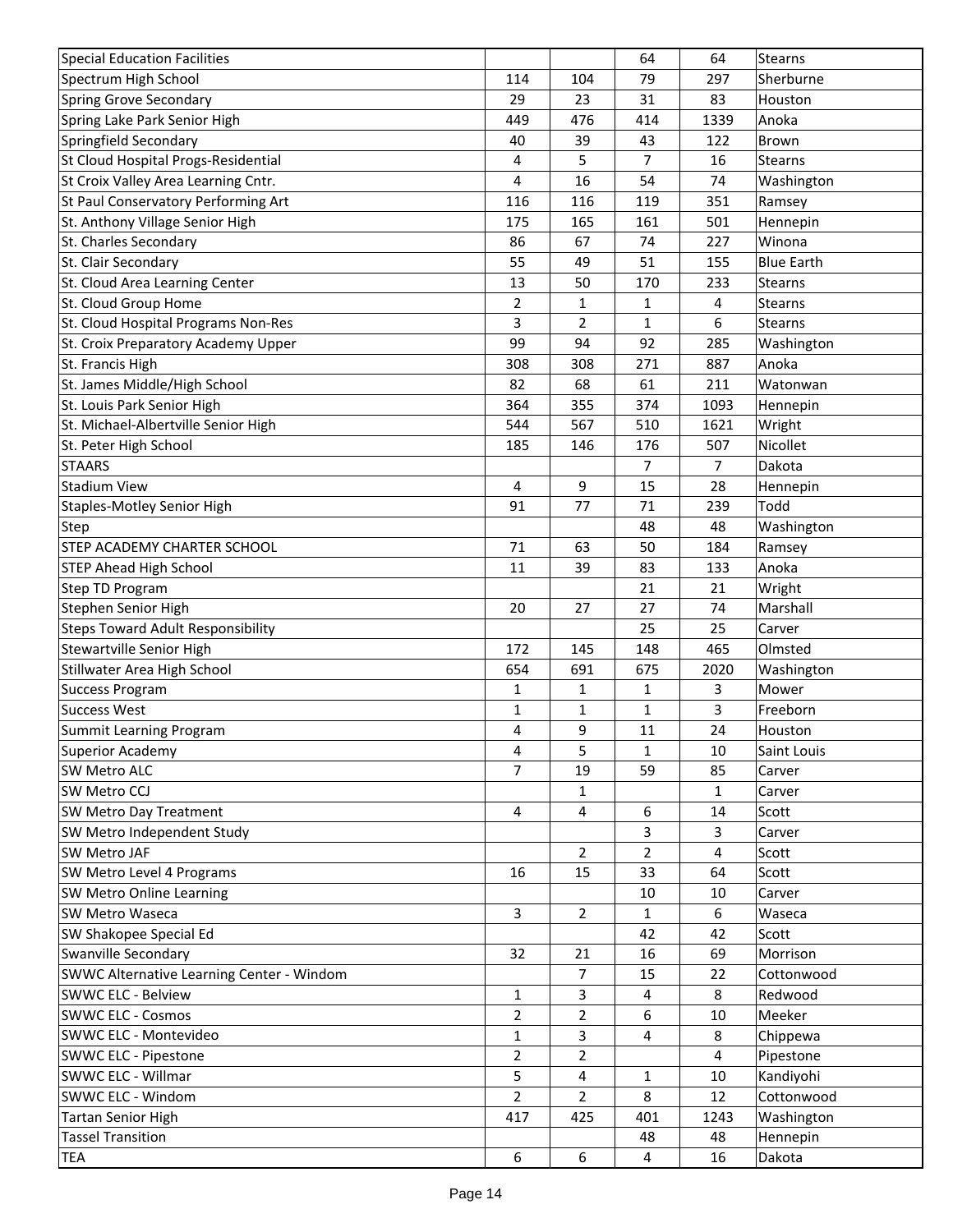| <b>Technical Senior High</b>        | 409 | 391          | 361            | 1161           | <b>Stearns</b>    |
|-------------------------------------|-----|--------------|----------------|----------------|-------------------|
| The Alternative Program (TAP)       | 57  | 39           | 37             | 133            | Hennepin          |
| The Anicca Program                  | 1   | 2            | 1              | 4              | Carver            |
| The Annica Program                  | 1   |              | $\overline{2}$ | 3              | Carver            |
| The Bridge                          |     |              | 12             | 12             | Saint Louis       |
| The Next Step                       |     |              | 102            | 102            | Ramsey            |
| <b>Tier One</b>                     |     |              | 21             | 21             | Hennepin          |
| <b>Tier Three</b>                   | 13  | 19           | 80             | 112            | Hennepin          |
| <b>Tier Two</b>                     | 30  | 23           | 88             | 141            | Hennepin          |
| <b>Tokata Learning Center</b>       | 29  | 25           | 27             | 81             | Scott             |
| Tower View Alternative High School  | 3   | 11           | 49             | 63             | Goodhue           |
| <b>Tracy Secondary</b>              | 61  | 71           | 53             | 185            | Lyon              |
| <b>Transition 15</b>                |     |              | 17             | 17             | Anoka             |
| <b>Transition 2 Success</b>         |     |              | 11             | 11             | Olmsted           |
| <b>Transition Plus</b>              |     |              | 142            | 142            | Dakota            |
| <b>Transition Plus</b>              |     | 1            | 46             | 47             | Hennepin          |
| <b>Transition Plus Services</b>     |     |              | 234            | 234            | Hennepin          |
| Transitions 110                     |     |              | 5              | 5              | Carver            |
| <b>Transitions School</b>           |     |              | $\overline{2}$ | $\overline{2}$ | Anoka             |
| <b>Trek Program</b>                 |     |              | $\overline{2}$ | $\overline{2}$ | Wright            |
| <b>TrekNorth High School</b>        | 39  | 32           | 35             | 106            | Beltrami          |
| Tri-City United High School         | 127 | 133          | 124            | 384            |                   |
| <b>Tri-County Secondary</b>         | 8   | 15           | 12             | 35             | Lesueur           |
|                                     |     |              |                |                | Kittson           |
| TRIO Wolf Creek Distance Learning   | 25  | 31           | 88             | 144            | Chisago           |
| <b>Triton High School</b>           | 86  | 78           | 81             | 245            | Dodge             |
| <b>Truman Secondary</b>             | 12  | 16           | 9              | 37             | Martin            |
| <b>Twin Cities Academy</b>          | 80  | 65           | 64             | 209            | Ramsey            |
| Two Harbors Secondary               | 103 | 84           | 87             | 274            | Lake              |
| Ubah Medical Academy Charter School | 72  | 56           | 85             | 213            | Hennepin          |
| <b>Ulen-Hitterdal Secondary</b>     | 21  | 24           | 29             | 74             | Clay              |
| <b>Underwood Secondary</b>          | 42  | 49           | 48             | 139            | <b>Otter Tail</b> |
| United South Central High School    | 53  | 61           | 58             | 172            | Faribault         |
| <b>Unity Campus</b>                 | 7   | 39           | 87             | 133            | Hennepin          |
| Upper Mississippi High Academy      | 42  | 37           | 39             | 118            | Ramsey            |
| Upsala Secondary                    | 28  | 33           | 37             | 98             | Morrison          |
| Venture Academy                     | 54  | 59           | 51             | 164            | Hennepin          |
| Vermilion Country School            | 5   | 6            | 12             | 23             | Saint Louis       |
| Verndale Secondary                  | 37  | 50           | 32             | 119            | Wadena            |
| VILLAGE RANCH ALTERNATIVE PROGRAM   | 12  | 6            | 3              | 21             | Wright            |
| Virginia Secondary                  | 122 | 114          | 114            | 350            | Saint Louis       |
| Vision                              | 6   | 1            | 5              | 12             | Pine              |
| VOA High School                     |     | 11           | 75             | 86             | Hennepin          |
| Voyageurs Expeditionary School      | 16  | 12           | 12             | 40             | Beltrami          |
| W. H. A. Alternative Program        |     |              | 3              | 3              | Cass              |
| W.O.R.K. Program                    |     | $\mathbf{1}$ | 6              | $\overline{7}$ | Brown             |
| Wabasha-Kellogg Secondary           | 45  | 36           | 39             | 120            | Wabasha           |
| <b>Wabasso Secondary</b>            | 33  | 37           | 47             | 117            | Redwood           |
| Waconia High School                 | 330 | 307          | 306            | 943            | Carver            |
| Waconia Learning Center             | 4   | 10           | 26             | 40             | Carver            |
| Wadena-Deer Creek Senior High       | 81  | 62           | 60             | 203            | Wadena            |
| Walker-Hackensack-Akeley Sec.       | 55  | 49           | 58             | 162            | Cass              |
| Warren-Alvarado-Oslo Secondary      | 42  | 33           | 34             | 109            | Marshall          |
| Warroad High School                 | 87  | 82           | 74             | 243            | Roseau            |
| Waseca Area Learning Center         | 6   | 14           | 48             | 68             | Waseca            |
| Waseca Senior High                  | 163 | 136          | 151            | 450            | Waseca            |
|                                     |     |              |                |                |                   |